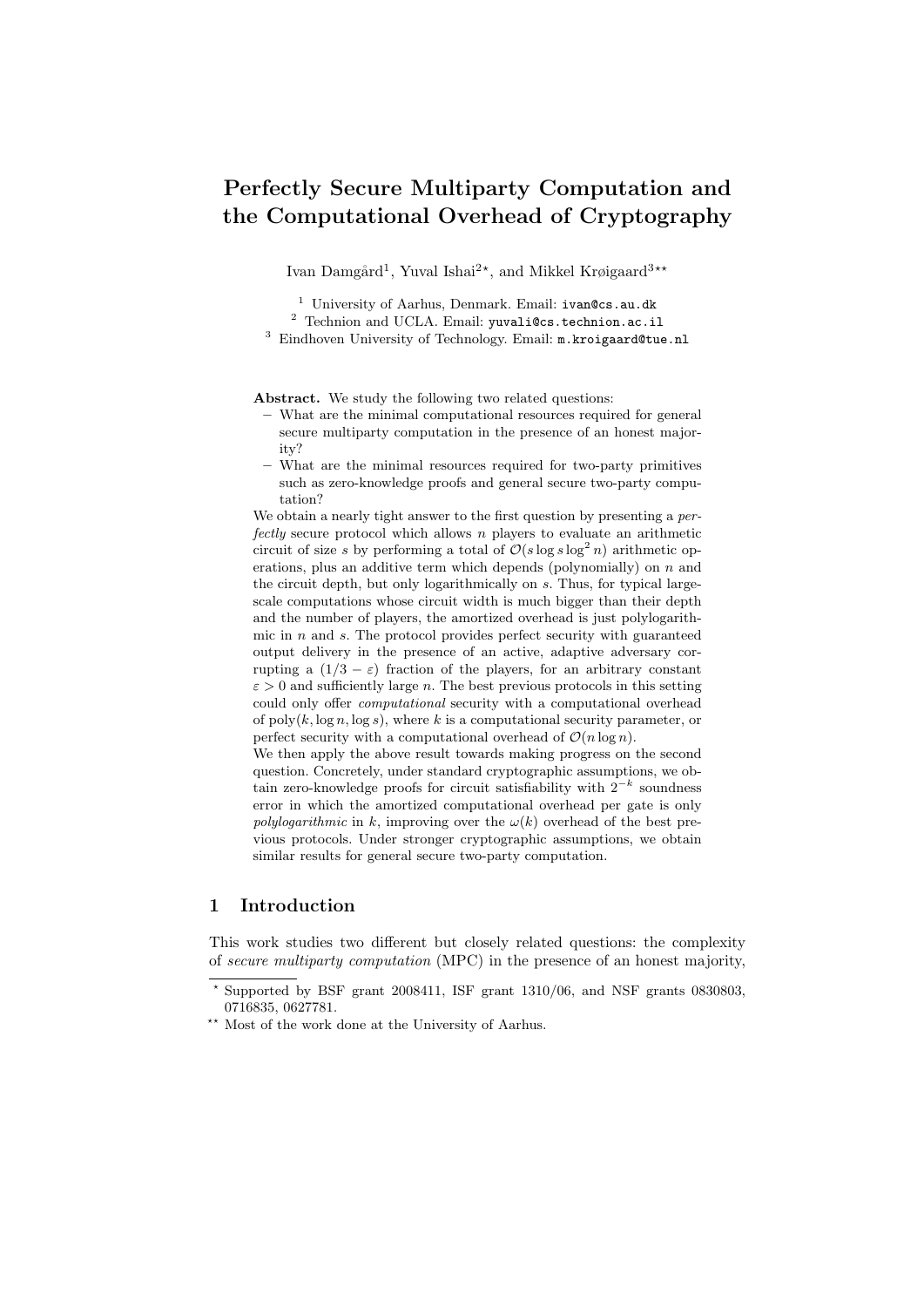and the complexity of two-party cryptographic primitives such as zero-knowledge proofs and secure two-party computation.

#### 1.1 The Complexity of MPC

We consider the question of MPC over secure point-to-point channels in the presence of an active (malicious) adversary, who may corrupt up to some constant fraction  $\delta$  of the *n* players. In this work we focus on the case of an honest majority, where  $\delta < 1/2$ . Unlike the case of MPC with no honest majority, in this case it is possible to guarantee output delivery and provide unconditional security. Following the initial feasibility results of  $[17, 3, 8, 27]$ , a long sequence of works, initiated by [14, 15, 19, 10], attempted to minimize the communication and computation resources required for general MPC in this setting.

To make the question cleaner and less sensitive to variations in the model, we adopt the following standard conventions. First, to measure the growth of complexity with the number of players, we consider  $n$  as a parameter which tends to infinity. A large value of  $n$  captures not only computations which combine inputs from many players, but also "cloud computing" scenarios in which a large number  $n$  of untrusted or unreliable *servers* are used to distribute computations on inputs that originate from a small number of clients or even from just a single client. Second, to eliminate from consideration an *additive* overhead which depends (polynomially) on n and a security parameter<sup>4</sup> but does not grow with the complexity of the functionality  $f$ , we assume the circuit complexity of  $f$ to be much bigger than  $n$ . This is in line with most typical MPC application scenarios, and may capture both complex computations on small inputs and simple computations on massive inputs.

More concretely, we consider the task of securely evaluating a function  $f$ represented by a boolean circuit  $C$  whose inputs and outputs are arbitrarily partitioned between the  $n$  players. We let  $k$  denote a security parameter, such that the simulation error of the protocol is bounded by  $2^{-k}$ . (This should hold for computationally unbounded adversaries in the case of statistical security and for  $2<sup>k</sup>$ -bounded adversaries in the case of computational security; the parameter  $k$  can be ignored in the case of perfect security.) We say that a general MPC protocol has *computational overhead*  $c(n, k, s)$  if for all positive integers  $n, k, s$ , and circuit C of size s, the total number of bit operations<sup>5</sup> performed by all n players together is at most  $s \cdot c(n, k, s) + \text{poly}(n, k, \log s)$ . The computational overhead can be thought of as the amortized multiplicative price for achieving security: the ratio between the cost of securely distributing an expensive task between  $n$  players and the cost of a centralized (insecure) solution for the same task.

<sup>4</sup> Such an overhead is very sensitive to the underlying network and MPC model, and is required in our settings even for performing the simple MPC task of broadcasting a single bit.

<sup>5</sup> Our count of bit operations includes both local computations and point-to-point communication.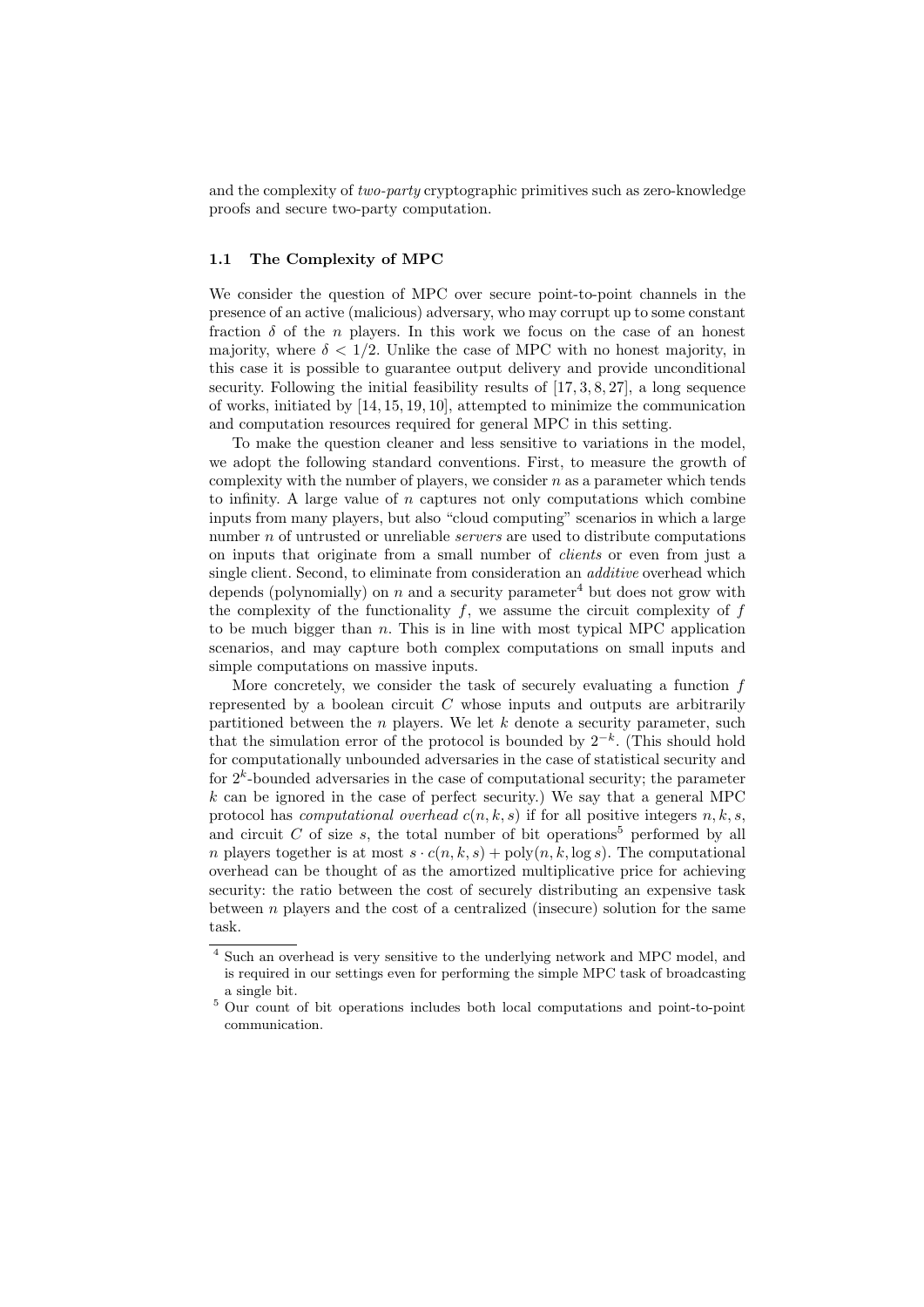Note that the computational overhead of a protocol implies a similar bound on its communication overhead with respect to the circuit size. However, in light of Gentry's recent candidate for a fully homomorphic encryption scheme [16], the circuit size should no longer be generally seen as a barrier for the communication complexity of MPC. This notion still looks meaningful in the setting of unconditional security or for circuits whose input or output length are comparable to their size. See Section 8 for further discussion.

The computation and communication overhead of the first general MPC protocols [17, 3, 8] were large polynomials in  $n, k$  (e.g.,  $\mathcal{O}(n^8)$ ) for a naive implementation of the perfectly secure BGW protocol over a point-to-point network [3, 19]). Following a long sequence of works (see [13] for a survey) the current state of the art can be summarized as follows. For simplicity, we do not state the resilience level of each protocol. Using a general protocol composition technique from [6, 18, 13], all protocols can be made nearly optimally resilient with the same asymptotic overhead.

In the setting of computational security, an overhead of  $c(n, k, s) = \text{poly}(k, s)$  $log n, log s)$  was achieved in [13]. This protocol can be realized with a constant number of rounds under standard cryptographic assumptions.

In the case of unconditional security, all efficient MPC protocols from the literature require the round complexity to grow with the circuit depth d. Since all players in these protocols are active in each round, we redefine computational overhead for the unconditional case to allow an additive term of  $poly(n, k, d, \log s)$ (the exponent of d should be extremely low here, or the term can become dominant). The computational overhead of the best perfectly secure protocol prior to this work [2] was  $n \cdot \text{polylog}(n)$ . This protocol has a similar communication overhead. In the case of statistical security and protocols which take inputs from and deliver outputs to only a constant number of clients (but still distribute the computation among  $n$  servers) a variant of the protocol from [11] based on algebraic geometric secret-sharing [9] (see [20, 22]) has computation overhead of  $k \cdot \text{polylog}(n)$  and communication overhead of  $\mathcal{O}(1)$ .

This state of the art leaves open several natural questions:

- Can the computational overhead be simultaneously sublinear in both n and  $k$  in any MPC model? This question turns out to be relevant for the applications discussed in Section 1.3 below.
- Can the computational overhead be sublinear in  $n$  with *perfect* security, or alternatively with statistical security even when inputs can originate from all players (as opposed to a constant number of clients as in [11, 22])? These questions are open even for the easier case of communication overhead.

#### 1.2 Our Results

We present a *perfectly* secure general MPC protocol whose computational overhead is *polylogarithmic* in  $n$ , answering the above questions affirmatively.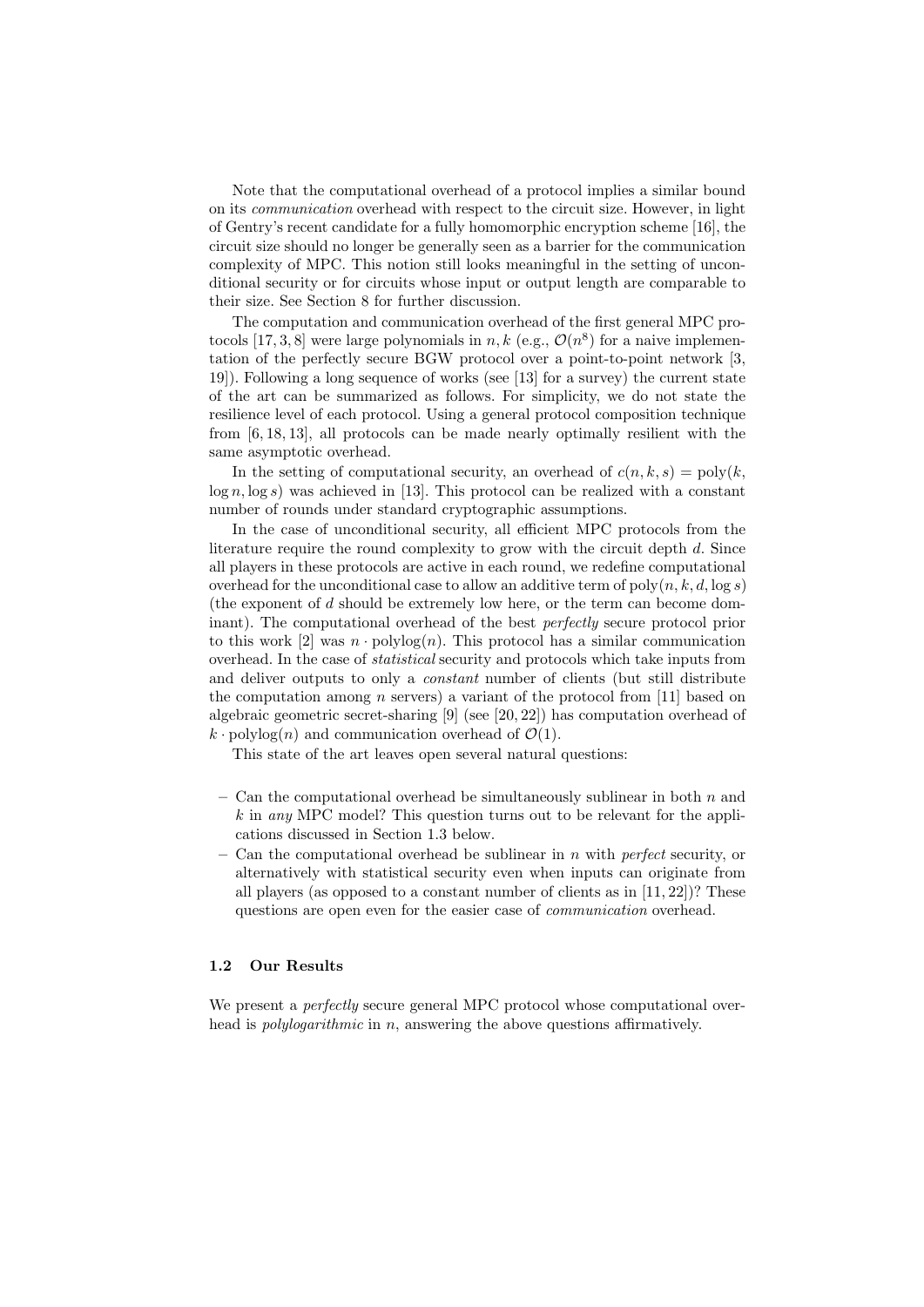More concretely, the protocol can tolerate an active, adaptive adversary corrupting up to a  $1/3 - \varepsilon$  fraction<sup>6</sup> of the players, for an arbitrary constant  $\varepsilon > 0$  and all sufficiently large n. The computational (and communication) complexity required for evaluating a boolean circuit  $C$  of size  $s$  and depth  $d$  is  $\text{polylog}(n) \log s \cdot s + d^2 \cdot \text{poly}(n, \log s)$ . If C is an *arithmetic* circuit over a finite field of size bigger than n, the total computational work involves  $\mathcal{O}(\log^2 n \log s \cdot$  $s$ ) +  $d^2 \cdot \text{poly}(n, \log s)$  arithmetic operations and the communication includes  $\mathcal{O}(\log n \log s \cdot s) + d^2 \cdot \text{poly}(n, \log s)$  field elements.

Alternatively, in the case where  $d^2$  is too large, we provide an option to increase the circuit size by a factor  $\log d$  while decreasing the  $d^2$  factor to  $d \log d$ . The intuition is that the first factor on the second term is  $dX$ , where X is defined as follows. Dividing the circuit into layers in the natural way, we define the number  $X$  to be the maximal number of layers reachable by one wire from any given layer. In general,  $X = \mathcal{O}(d)$  and so the factor is  $d^2$ . With our alternative approach,  $X = \mathcal{O}(\log d)$  and so the factor is  $d \log d$ . The real calculation is a bit more involved, but this is the basic idea.

Thus, with the above alternative, the computational complexity for an arithmetic circuit becomes  $\mathcal{O}(\log^2 n \log s \log d \cdot s) + d \log d \cdot \text{poly}(n, \log s)$ , and similarly for the other complexities.

Since the modification of the circuit increases its size by a factor  $\log d$ , it is not always the best solution. Only for circuits with a large depth is the alternative a good choice. Furthermore, the  $d^2$  factor is the result of a somewhat pessimistic worst-case analysis, and for most typical circuits the additive term grows only linearly with d.

As a final remark about our protocol, it seems "lean" enough to be implemented in practice. This should be contrasted with the previous best protocol from [13], which involves a distributed evaluation of a pseudorandom function for every gate in the circuit.

Techniques. Our protocol employs several techniques that were used in previous works along this line, including the share-packing technique from [14], allowing to secret-share a block of secrets with a low amortize cost, and the efficient verifiable secret sharing protocol from [2, 13]. The main technical challenge is to perform "non-homogenous" computations on pairs of blocks, i.e., ones that are different from coordinate-wise addition or multiplication of blocks. We address this challenge by embedding the computation in a special form of a universal circuit based on the so-called Beneš network [5, 29]. The high level idea is that the structure of the circuit reduces the computation in a given layer of the circuit to an arbitrary permutation between blocks (which can be done locally), homogenous operations, and a logarithmic number of distinct permutations within blocks. We propose an efficient procedure for the latter. See Section 4 for a more detailed technical overview.

<sup>&</sup>lt;sup>6</sup> In our model we assume that only point-to-point channels are available, in which case it is impossible to achieve unconditional security with guaranteed output delivery if at least 1/3 of the players can be corrupted.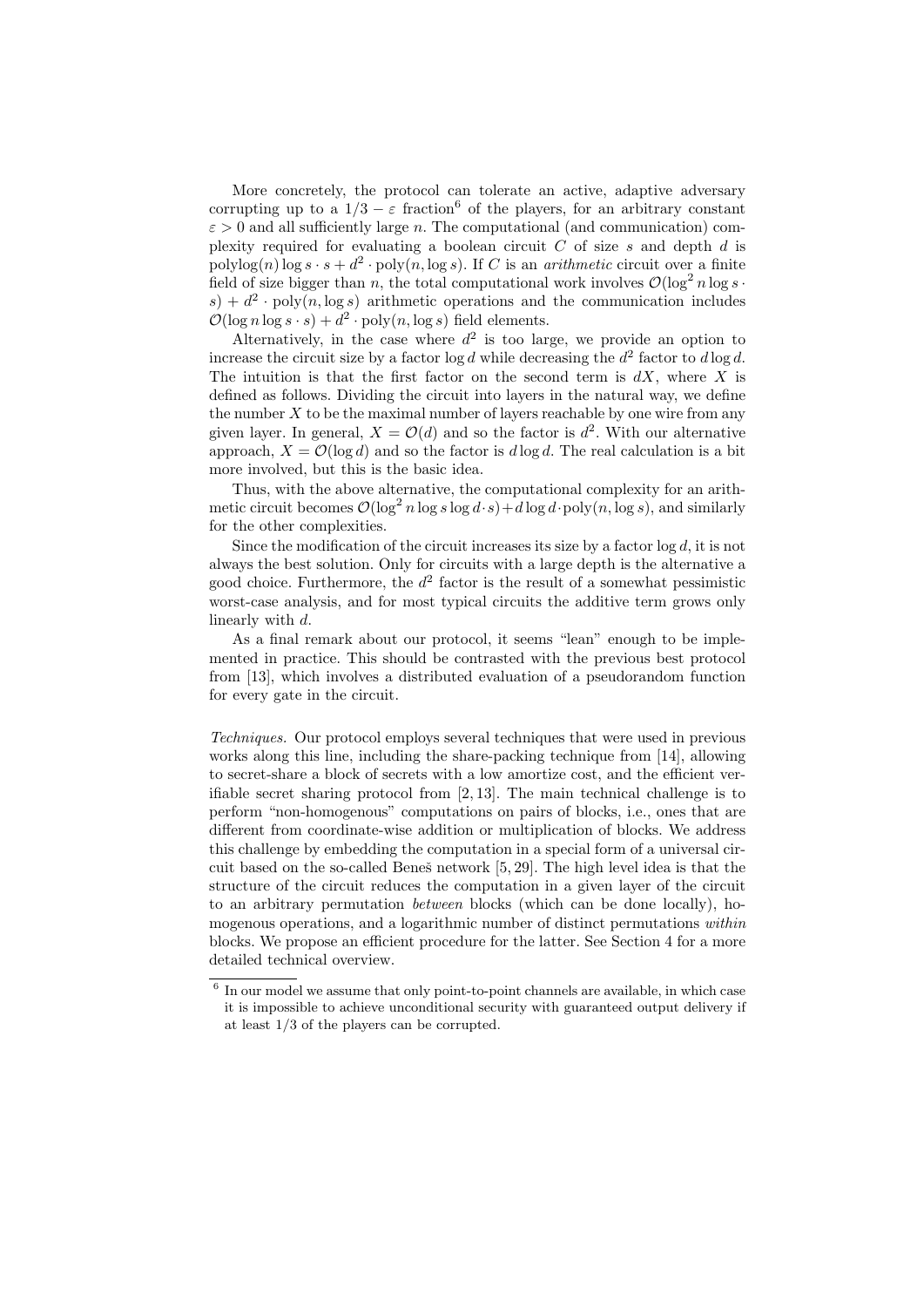An independently interesting contribution is a new methodology for the security analysis of honest-majority MPC protocols. Similarly to most protocols of this type, our protocol is composed from subprotocols that generate auxiliary secret shared values to help in the computation, a subprotocol for sharing the inputs, and finally a "layer-protocol" that performs secure computation corresponding to one layer of the circuit, i.e., it starts with the shares of values going into the layer, consumes some auxiliary shared values, and outputs shares of values coming out of the layer. Our proof of security first proves all subprotocols to be UC secure. We then define a functionality  $\mathcal{F}_i$  that takes inputs from the players and outputs shares of the values output by the i'th layer of the circuit (where layer 0 just produces the inputs to the circuit). We then show that  $\mathcal{F}_0$ can be implemented by calling the auxiliary subprotocols, and  $\mathcal{F}_i$  for  $i > 0$  can be (UC-)implemented by calling  $\mathcal{F}_{i-1}$  and then executing the layer-protocol.

We believe this may be the first example of a general honest-majority MPC protocol with a fully modularized proof of security. The main challenge is that it is non-trivial to define functionalities for the subprotocols such that 1) the subprotocol actually realizes the functionality and 2) the functionality provides what is needed in the larger context. It is well known that even for a simple task such as digital signatures, defining the "right" functionality is not easy.

In our case, the main idea turn out to be that a functionality that is supposed to output shares of some secrets, should not simply choose those shares on its own and send them to the players, although that may seem like the most natural approach. Instead, our functionalities ask the adversary which shares it wants the corrupted players to get, and the functionality then chooses shares for the honest players conditioned on the shares obtained from the adversary and the secret. In a sense, this models the fact that we do not care about the distribution of shares the adversary sees, as long as the secret is safe.

#### 1.3 The Computational Overhead of Cryptography

A somewhat unexpected motivation for this work comes from the recent applications of honest-majority MPC to two-party primitives such as zero-knowledge proofs and general secure two-party computation [20, 22]. We note that these general tasks can be used as building blocks for more specialized two-party tasks such as identification or different flavors of signatures.

The computation and communication overhead of standard two-party cryptographic primitives can be defined similarly to the overhead of MPC as defined above, except that here  $n$  is viewed as a constant and  $s$  corresponds to work required for an insecure implementation (e.g., length of message in case of encryption, or size of witness verification circuit in the case of zero-knowledge). For instance, typical implementations of encryption have a constant communication overhead, but a  $poly(k)$  computation overhead.<sup>7</sup> In contrast, for typical

<sup>&</sup>lt;sup>7</sup> Since for the purpose of concreteness we consider attackers that run in time  $2<sup>k</sup>$ , this requires to assume that the underlying hardness assumption is  $2^{n^{\varepsilon}}$ -strong for some  $\varepsilon > 0$ .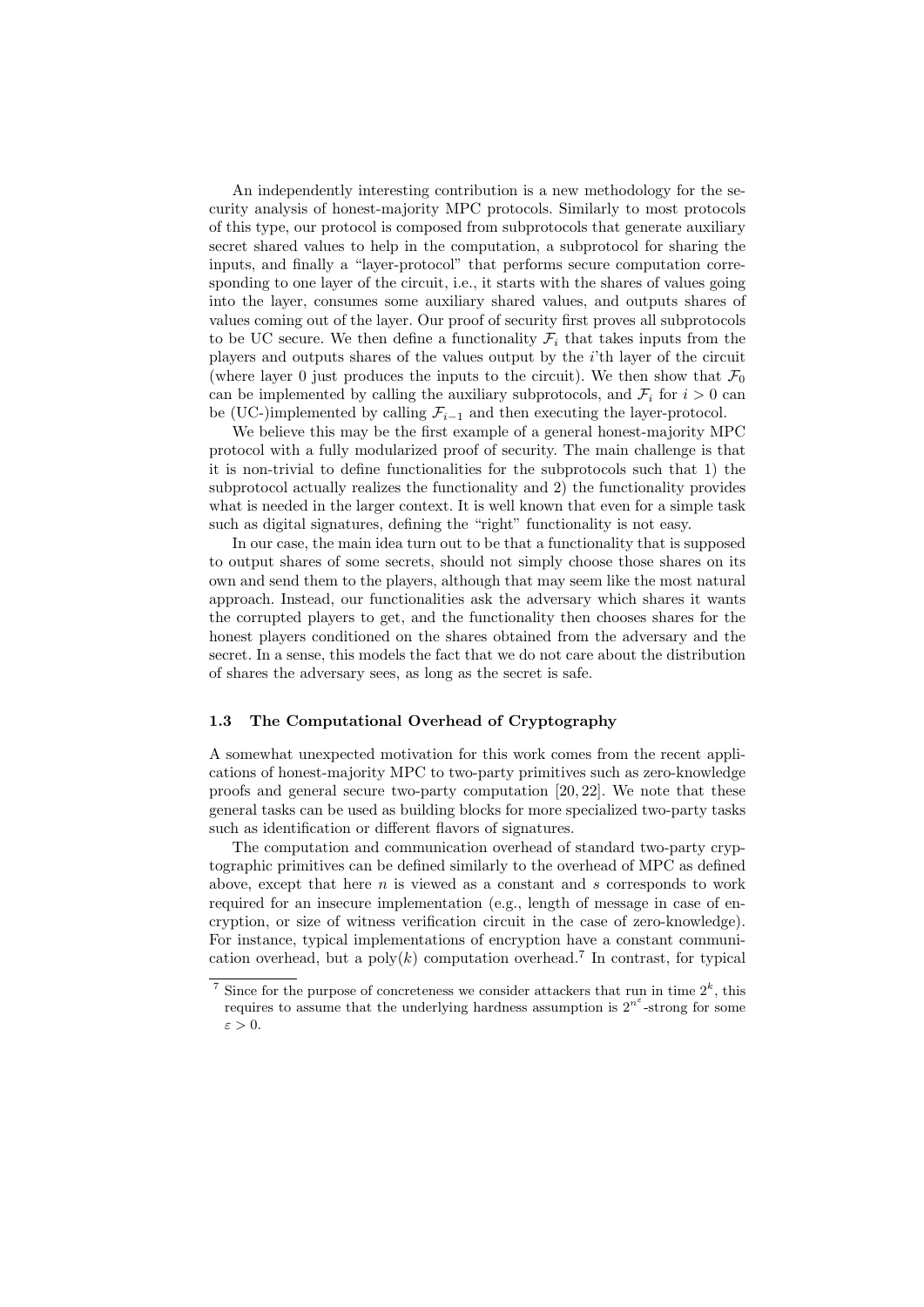implementations of zero-knowledge proofs or secure two-party computation protocols from the literature, both the communication and computation overhead are  $\text{poly}(k)$ .

In [21] it was shown that, under plausible assumptions, various primitives including encryption, signatures, and secure two-party computation in the semihonest model can be implemented with a constant computational overhead. For primitives such as encryption, commitment, hashing, and signatures, constructions with  $polylog(k)$  overhead relying on lattice-based assumptions or errorcorrecting codes were given in [26, 24, 1].

Obtaining similar results for zero-knowledge proofs and secure two-party computation against malicious parties is one of the main questions left open in [21]. Combining our main result with general transformations from [20, 22], we can make progress on the this question. Concretely, under standard cryptographic assumptions (e.g., assuming  $2^{n^e}$ -hardness of decoding random linear codes [1]), our main result yields zero-knowledge proofs for circuit satisfiability with  $2^{-k}$  soundness error and simulation error, in which the amortized computational overhead per gate is only *polylogarithmic* in  $k$ , improving over the  $\omega(k)$  overhead of the best previous protocols under any assumptions. Under stronger cryptographic assumptions, we obtain similar results for general secure two-party computation with simulation error  $2^{-k}$ . Both types of protocols are unconditionally secure when implemented in the natural hybrid model (i.e., using ideal commitments in the case of zero-knowledge, or oblivious transfer in the case of secure computation). This implies that all "cryptographic" computations can be done during a preprocessing stage, before the actual inputs are known. See Section 7 for more details.

# 2 The Model

We consider the standard setting of *perfectly* UC-secure MPC [7], with guaranteed output delivery, over a synchronous network of secure point-to-point channels. Our protocols also employ a broadcast primitive, but since the number of broadcasts will be small they can be simulated over point-to-point channels without affecting the amortized overhead.

The players in our protocol are divided into three categories: *input clients* who contribute inputs, *output clients* who receive outputs, and  $n$  servers who help distribute the computation. To simplify the asymptotic complexity expressions, the number of clients is assumed to be  $\mathcal{O}(n)$ . Note that a player in the protocol is permitted to have one or more roles, and therefore this client-server model generalizes the usual model where every player has all three roles. The adversary is unbounded, active and adaptive, may corrupt up to  $t$  servers and any number of clients, where t is some constant fraction of n. (Concretely, one can use  $t = n/8$ in the basic version of our protocol.)

We assume that the functionality  $f$  computed by the protocol is described by an arithmetic circuit C over a finite field  $\mathbb{Z}_p$ , where  $p > 2n$ . (In the case of boolean circuits, we can use the least  $p$  which satisfies this requirement. This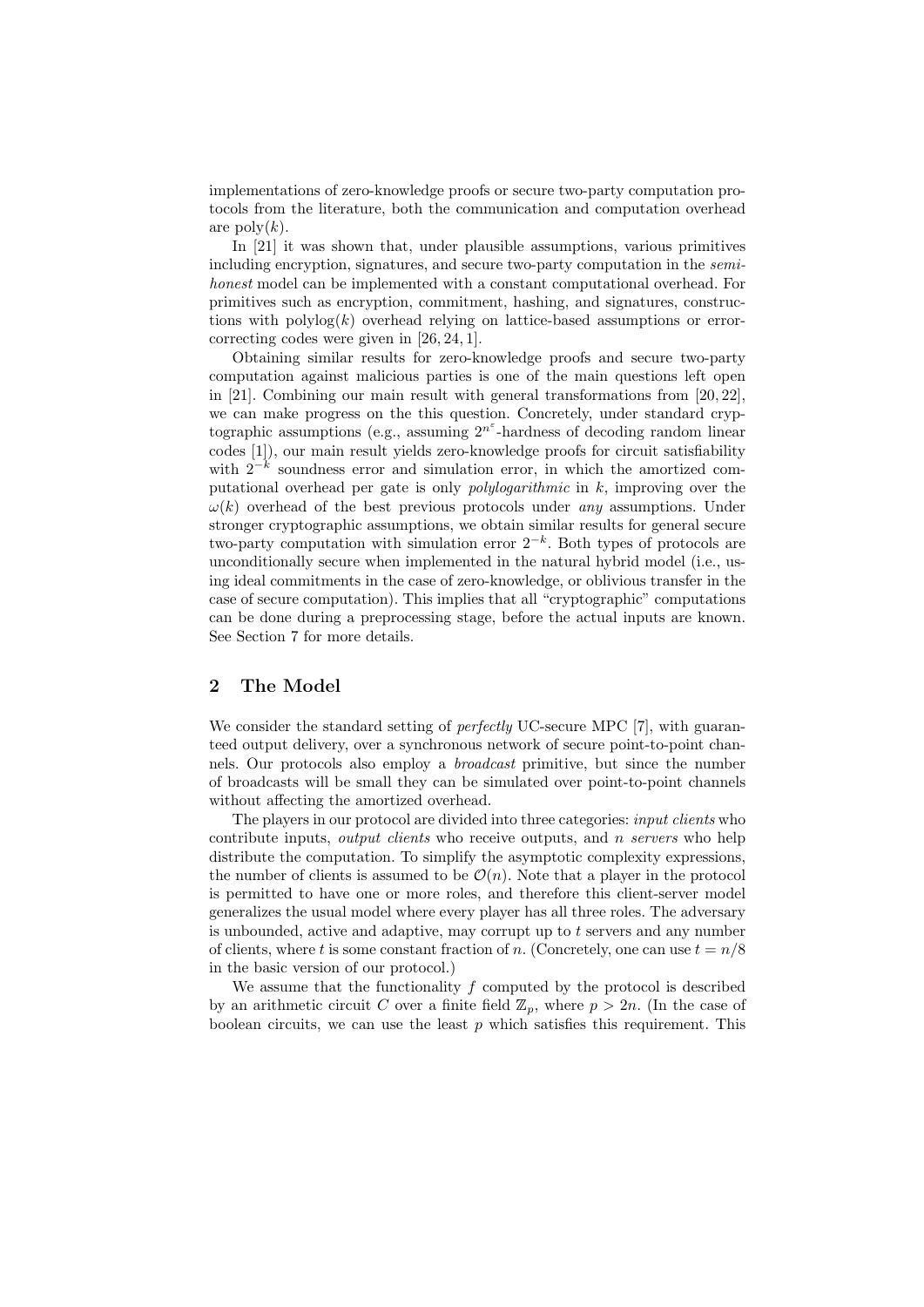results in an additional logarithmic communication overhead and polylogarithmic computation overhead.) The inputs and outputs of  $C$  may be arbitrarily partitioned between the input clients and the outputs clients, respectively.

It will be convenient to partition the gates into layers, such that each layer gets its input only from the previous layers and provides output to subsequent layers. This can be done by partitioning the gates according to the length of a longest path from an input. The *size* of the circuit C is written as  $|C|$ , and it is defined to be the number of gates plus the number of wires. Its depth is the length of the longest path from an input to an output, which is equal to the number of layers in the case of layered circuits.

Finally, since our efficiency goals are impossible to meet if each server needs to read an entire description of  $C$ , we separate the *protocol compilation* from the protocol execution. The protocol compiler takes a description of an arithmetic circuit C (whose inputs and outputs are partitioned between the clients) and a number of servers  $n$  and generates the "code" of each player in the protocol. When analyzing the complexity of the protocol we count only the cost of the protocol execution (combined over all players), but note that the protocol compilation can be performed with the same asymptotic computational cost as executing the protocol.

#### 3 Packed Secret-Sharing

We will use the packed secret-sharing technique introduced by Franklin and Yung [14]. This is similar to standard Shamir secret-sharing [28] over  $\mathbb{Z}_p$ , but where a block of l different values  $(x_1, ..., x_l)$  are shared at once using a polynomial that evaluates to  $x_1, ..., x_l$  in l distinct points. For privacy if t players are corrupted, the polynomial must be random of degree at most  $d = t + l - 1$ . We need that, from a set of  $n$  shares, one from each player, where at most  $t$ are incorrect, the correct block of secrets can be efficiently determined, even if the polynomial has degree up to 2d. This will be the case if we set  $t = n/8$  and  $l = n/4$ . Also, to have enough distinct evaluation points, we need that  $p > 2n$ . This is the same variant of packed secret sharing as was used in [13], which we refer to for further details.

Denote by  $[x]_d$  a packed secret-sharing of the block x using a polynomial of degree at most d. Any vector of shares  $\{s_1, \ldots, s_n\}$  among n servers is called d-consistent if the shares correctly match a degree at most d polynomial in the n first points and therefore uniquely defines a block of secrets.

Throughout the paper we will need many different protocols dealing with block sharings. Most notably we need verifiable secret-sharing for the input and reconstruction with error correction for the output. In Section 5 on page 9 we describe the known protocols that we will use.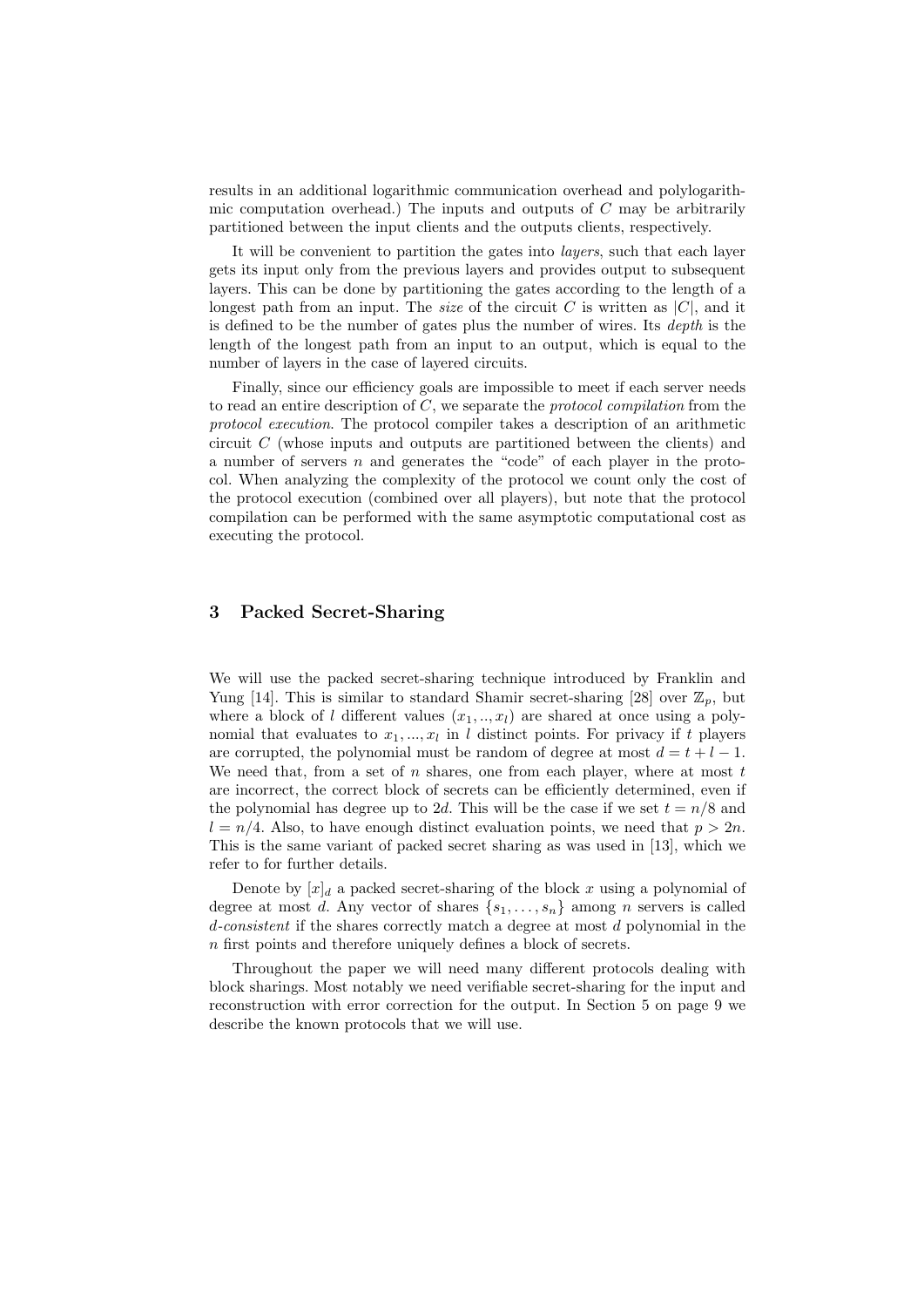# 4 Overview of the Protocol

Using packed secret sharing, it is straightforward to do secure addition or multiplication on l values in parallel, at the price of what a single operation would cost using normal secret sharing. This was already observed in [14] and can be used to compute the circuit  $C$  securely and efficiently if we arrange it such that every layer contains only one type of gates, and if we can produce sets of shared blocks  $S_1, S_2, ...$  such that blocks in  $S_i$  contain the *i*'th input bit to the gates in a given layer, in some fixed order. We will call this a correct line-up for the given layer.

Demanding correct line-up is a problem, however: It implies that the values in the computation will have to be permuted between layers in arbitrary ways that depend on the concrete circuit. This is not easy to implement efficiently using packed secret sharing. We solve this problem by first constructing from  $C$  a new circuit  $C'$  that computes the same function but is more well-behaved. More precisely, we have

**Lemma 1.** Given an arithmetic circuit  $C$  that is at least  $l$  gates wide, there is an efficient algorithm to transform it into another circuit  $C'$  with the following properties:

- 1.  $C'(x) = C(x)$  for all inputs x.
- 2. Every layer contains only one type of gate.
- 3. If all values are stored in blocks using packed secret sharing where the block size l is a 2-power, the action between any two layers to achieve correct lineup is to permute the blocks and then in some blocks permute the elements within the block, where the same permutation applies to all blocks in the layer<sup>8</sup>. In the entire circuit, only  $\log l$  different permutations are needed to handle permutations within blocks.
- 4.  $|C'| = \mathcal{O}(|C| \log |C| + \operatorname{depth}(C)^2 n \log^3 |C|)$ ,  $\operatorname{depth}(C') = \mathcal{O}(\log^2 |C| \operatorname{depth}(C))$ .

The restriction on the width of the circuit is fairly insignificant, since  $n$  is generally small compared to the circuit size. Some of the layers in  $C'$  will not be a block wide, but since those layers also do not require a permutation, it will cause no problems.

We show in the full version (available on ePrint) [12] how this construction works in detail. The basic idea is to handle the arbitrary permutations needed in C by inserting a small piece of circuitry that permutes the values as desired. This subcircuit can be made very regular using permutation networks as described by Waksman [29]. These are based on Beneš networks [5]. It follows from the construction that  $C'$  only contains addition, multiplication and H-gates, where H swaps two input values  $x, y$  or leaves them alone, depending on a control-bit c:  $h(x, y, c) = (cx + (1 - c)y, cy + (1 - c)x).$ 

Now, given the input arithmetic circuit  $C$ , we first transform it into  $C'$  as described in the lemma. We begin our actual computation by secret-sharing the

<sup>&</sup>lt;sup>8</sup> In some cases, it may additionally be necessary to discard some blocks.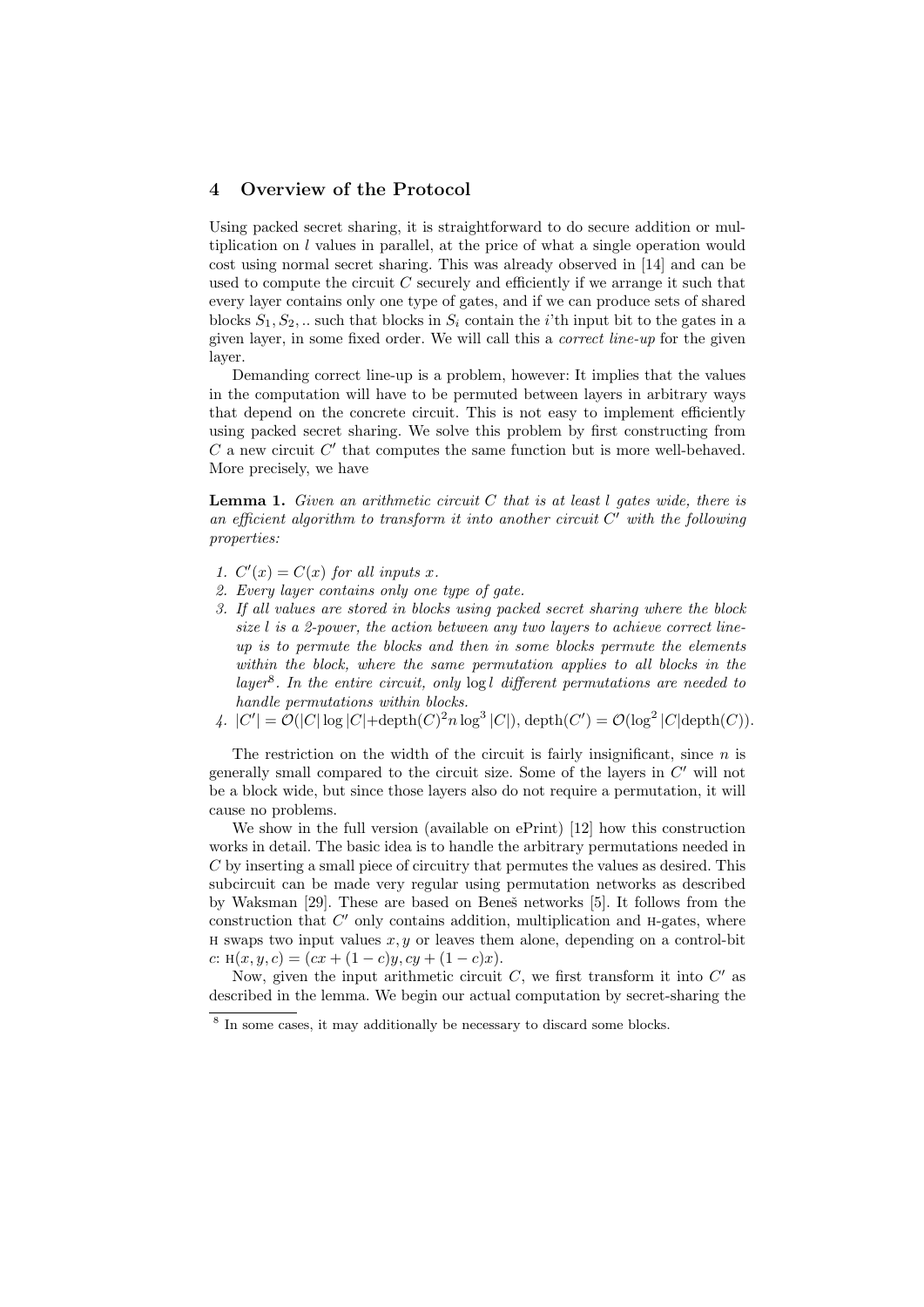input values in blocks of size  $l = \Theta(n)$ , where l is a 2-power, and we then go through  $C'$  layer by layer, computing at each stage the output values from the layer in packed secret-shared form. Once we have the output from the last layer, shares of these are sent to the output clients for reconstruction.

Going into each layer we permute the shared blocks we have so far as needed to get correct line-up for the layer, and then do the computation required. The only non-trivial issue is how to permute the elements inside a shared block, i.e., how to compute  $[\pi(x)]_d$  from  $[x]_d$  for a permutation  $\pi$ . The idea is to first precompute pairs of the form  $[r]_d$ ,  $[\pi(r)]_d$  for random blocks r. We show below how to generate many such pairs using the same  $\pi$  at a small amortized cost per pair. This is sufficient, since by the above lemma, we only need a small number of different permutations. The idea then is to reveal  $x + r$  to a single server, who then locally computes  $\pi(x + r)$  and secret-shares it, proving in the process that  $[\pi(x+r)]_d$  was correctly formed. This can be done efficiently if we do many blocks in parallel. Then, given  $[\pi(x+r)]_d = [\pi(x)+\pi(r)]_d$  and  $[\pi(r)]_d$ , players subtract shares locally to get  $[\pi(x)]_d$ .

## 5 Subprotocols

In the previous sections, we have covered how to evaluate a circuit  $C$  by transforming it into  $C'$  and computing layer by layer. We begin this section by listing known protocols that we will be using for this. Subsequently we cover new protocols we propose.

Known protocols. From [13] we borrow the following protocols:

- Share $(D, d)$ : A dealer D computes shares of a block of l secrets using a degree d polynomial and sends a share to each player. Communication is  $\mathcal{O}(n)$  and computation is  $\mathcal{O}(n \log n)$ .
- Reco( $R, d$ ): Assumes a block has been shared using a polynomial of degree at most  $d$ . All players send their shares of the block to  $R$ , who uses standard error correction techniques to reconstruct the block. Communication is  $\mathcal{O}(n)$ and computation is  $\mathcal{O}(n \log n)$ .
- $RobustShare(d):$  This protocol basically implements verifiable secret-sharing for one or more dealers who want to secret-share  $\Theta(n)$  blocks each using polynomials of degree d. The functionality it implements,  $\mathcal{F}_{RobustShare}$ , is shown in Figure 1 on the next page.
- RanDouSha(d): Generates a vector of random blocks and a degree d and a degree 2d sharing of each block. More precisely, it implements the functionality shown in Figure 2 on page 11.
- RobustReshare $(d, d')$ : Takes as input a number of secret shared blocks. For each input  $[x]_d$  it outputs a new sharing  $[x]_{d'}$ . However, it does not keep x secret.
- SemiRobustShare(d): Same as RobustShare(d), but the adversary can cause some of the honest dealers to fail. However, during the entire global protocol, he can only make up to t honest dealers fail.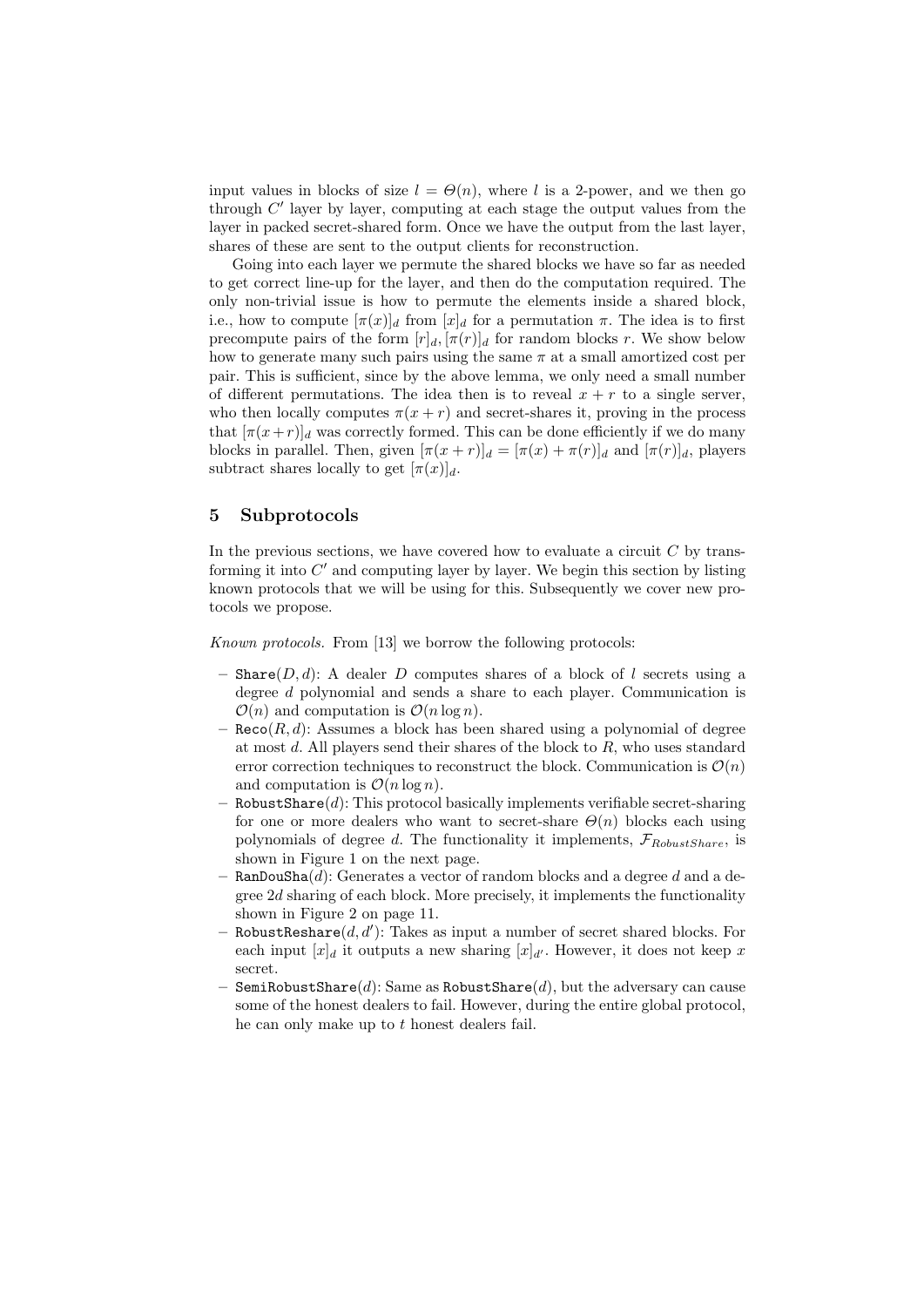For every protocol above except for the first two, the communication complexity is  $\mathcal{O}(\beta n^2)$ , and the computational complexity is  $\mathcal{O}(\beta n^2 \log n)$ , for handling  $\beta$  groups of  $\Theta(n)$  blocks. In both cases we must additionally pay  $\mathcal{O}(n^2)$  per complaint. Complaints are handled as in our protocol RandomPairs in Figure 4 on page 12. Since each complaint results in at least one corrupted player being eliminated from the protocol, at most  $t$  complaints can occur in total.

Furthermore, there is a minimal cost for these protocols, since they are built to handle groups of blocks and not just single blocks at a time. RobustShare for example always costs at least as much as for  $\beta = n$ . For a protocol like SemiRobustShare, it is possible to handle  $\beta = 1$  efficiently, but then we need to add  $\mathcal{O}(n^3)$  for *n* broadcasts. However, as we will show later, these cases make no difference in our final complexity; for this we do not care about how well our protocols handle a small number of elements, we care about how they scale.

In [13] there is a proof of perfect privacy and correctness for each of the protocols above, but it was not proved there that RanDouSha and RobustShare implement the corresponding functionalities. A proof of this follows quite easily from correctness and privacy in the same way as in the proof for the protocol RandomPairs, which we present in detail below.

We define functionalities only for some of the protocols above. The rest are mentioned because we use them as parts of other protocols. The final UC proof in the full version [12] only requires these parts to have perfect privacy and correctness.

- 1. Receive from all honest players the identities of the dealers and the number of blocks they want to share. Abort if the input is inconsistent. Receive also a set of input blocks to share from each honest dealer.
- 2. Send "Shares?" to the adversary together with the identities of the dealers and the number of blocks they want to share.
- 3. Receive from the adversary, for each block to be shared by an honest dealer, one share for each corrupted player (this should be thought of as the shares the adversary wants the corrupted
- players to receive). For each corrupt dealer, receive a polynomial of degree at most d.<br>4. For each block to be shared by an honest dealer, choose a random polynomial of degree at most d that is consistent with the block and the shares the adversary chose for the corrupted players. Compute and send the resulting shares to the honest players, and send the entire polynomial to the dealer.
- 5. For each block to be shared by a corrupt dealer, if the adversary sent a polynomial of correct degree, compute shares using this polynomial and send them to the players, otherwise tell all players that the dealer failed.

Fig. 1: The functionality  $\mathcal{F}_{RobustShare}$ 

#### 5.1 Permuting Elements within a Block

The basic idea behind our protocols for permuting the set of elements within each block for a vector of blocks was already explained in Section 4. To use this idea, we need to be able to produce pairs of sharings  $[r]_d$ ,  $[\pi(r)]_d$  for random r's, and a server needs to be able to secret-share blocks while showing that they were correctly permuted. First we present the protocol RandomPairs for producing the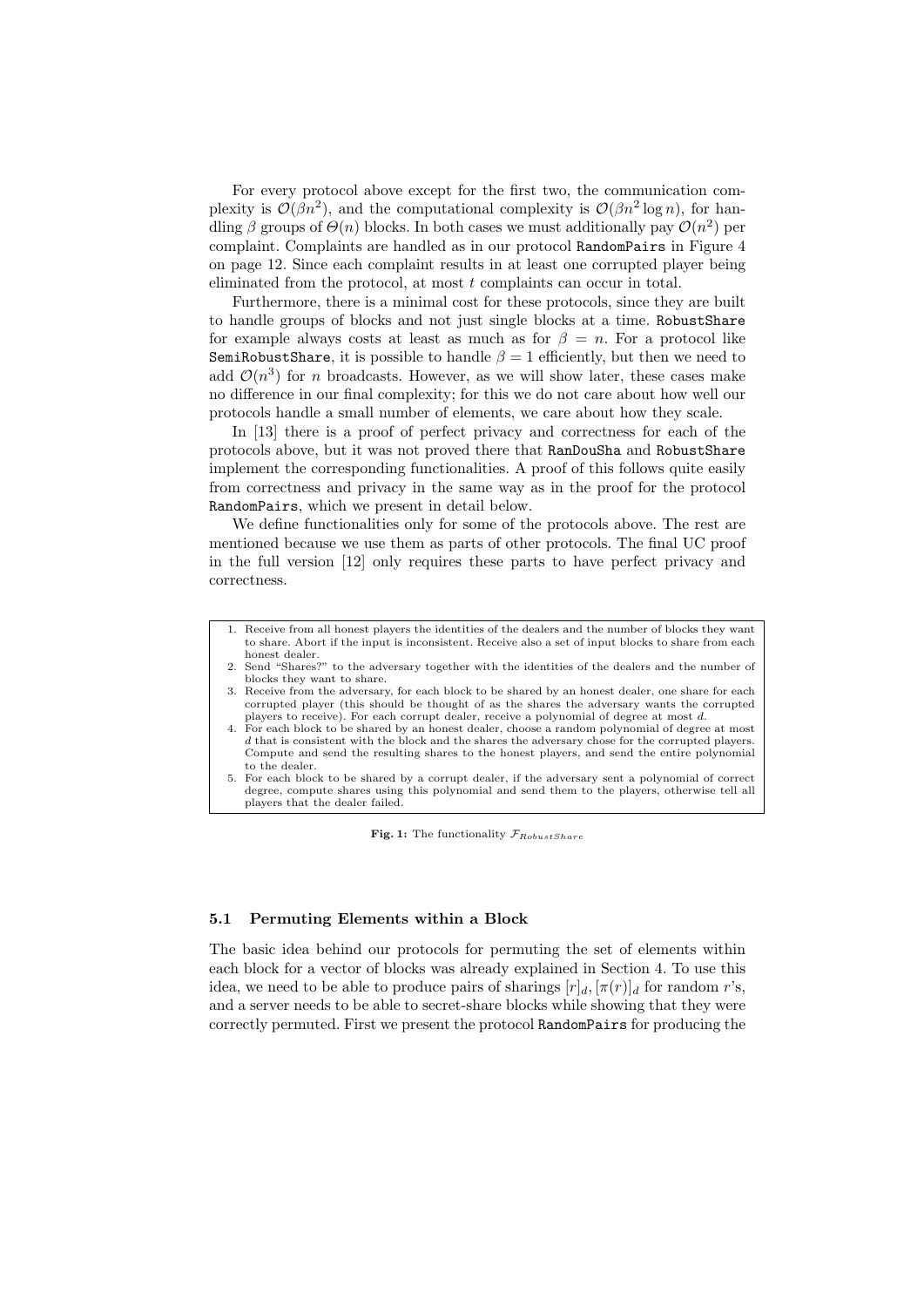- Each honest player sends a natural number  $r$  to  $\mathcal{F}_{double}$ . If the honest players sent different values for  $r$ ,  $\mathcal{F}_{double}$  halts and outputs ABORT. Otherwise, send r and message "Shares?" to the adversary.
- The adversary chooses  $2r$  sets of shares for the corrupted players.
- 3.  $\mathcal{F}_{double}$  chooses r random blocks  $(x_1, \ldots, x_r)$  and creates random sharings  $([x_1]_d, \ldots, [x_r]_d)$ and  $([x_1]_{2d}, \ldots, [x_r]_{2d})$  such that they are consistent with the shares submitted by the adversary.
- 4.  $\mathcal{F}_{double}$  outputs the resulting shares to the players.



required permuted pairs. The protocol for resharing and proving is simpler and yet very similar, and for that case we provide only a sketch. The protocol makes use of hyperinvertible matrices. A matrix is hyperinvertible if any intersection between k rows and k columns of the matrix is invertible. In  $[2]$ , it is described how such a matrix can be constructed. We refer to [2] for the details, but it is important to note, as was also done in [13], that we may use the  $\mathcal{O}(n \log n)$  FFT algorithms to multiply our hyperinvertible matrices onto vectors.

**Creating Permuted Pairs** The functionality  $\mathcal{F}_{pairs}$  shown in Figure 3 details our requirements for the creation of permuted pairs. It works almost exactly like  $\mathcal{F}_{double}$ .

- 1. Each honest player sends a natural number r and a permutation  $\pi$  to  $\mathcal{F}_{pairs}$ . If the honest players sent different values for r or  $\pi$ ,  $\mathcal{F}_{pairs}$  halts and outputs ABORT. Otherwise, send r and message "Shares?" to the adversary
- 2. The adversary chooses  $2r$  sets of shares for the corrupted players.<br>3.  $\mathcal{F}_{noirs}$  chooses r random blocks  $(x_1, \ldots, x_r)$  and chooses random
- $\mathcal{F}_{pairs}$  chooses r random blocks  $(x_1, \ldots, x_r)$  and chooses random sharings  $([x_1], \ldots, [x_r])$  and  $([\pi(x_1)], \ldots, [\pi(x_r)])$  such that they are consistent with the shares submitted by the adversary.
- 4.  $F_{pairs}$  outputs the chosen shares to the players.



An observation is needed before we present the protocol. Say we have some permutation  $\pi$  on l different elements, a vector of random blocks  $(x_1, \ldots, x_n)$ , and a vector of  $y_i = \pi(x_i)$ . Now suppose we apply some m by n matrix M and get the resulting vectors  $(x'_1, \ldots, x'_m)$  and  $(y'_1, \ldots, y'_m)$ 

Applying  $\overline{M}$  to a vector of blocks corresponds to applying  $\overline{M}$  to l different vectors at once. Permuting all blocks and then applying  $M$  clearly has the same result as applying M and then permuting the resulting blocks. More precisely, after applying  $M$ ,  $\pi(x_i') = y_i'$ .

We now present the protocol RandomPairs. It is run in parallel for all of the players with the restriction that  $n-3t = \Omega(n)$ . The matrix M is hyperinvertible of dimension n by  $n-2t$ , and X is hyperinvertible of dimension  $n-2t$  by  $n-2t$ . The protocol is shown in Figure 4 on the next page.

**Proposition 1.** The protocol RandomPairs securely realizes  $\mathcal{F}_{pairs}$  in the UC model with perfect security against an active and adaptive adversary corrupting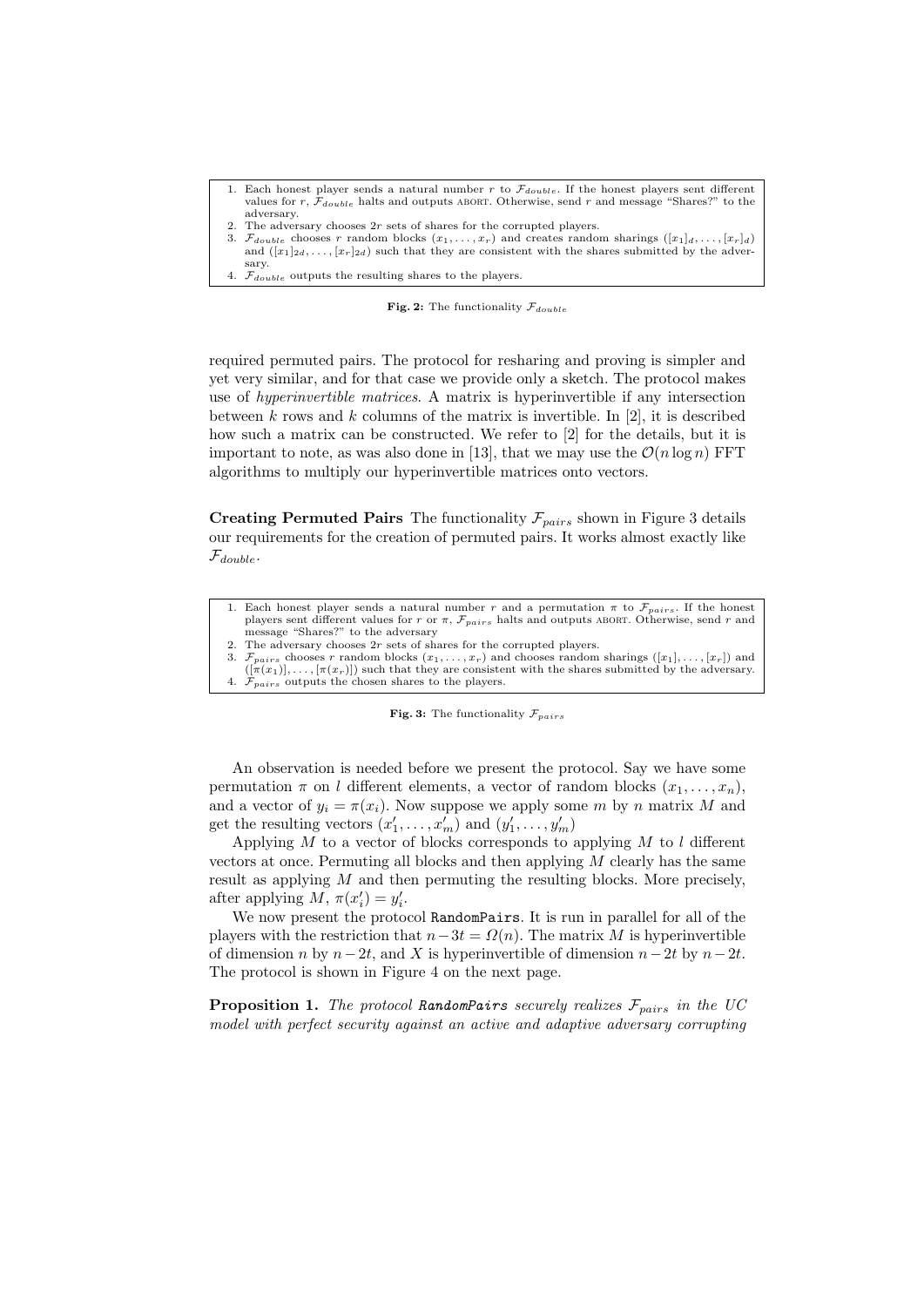

Fig. 4: Protocol RandomPairs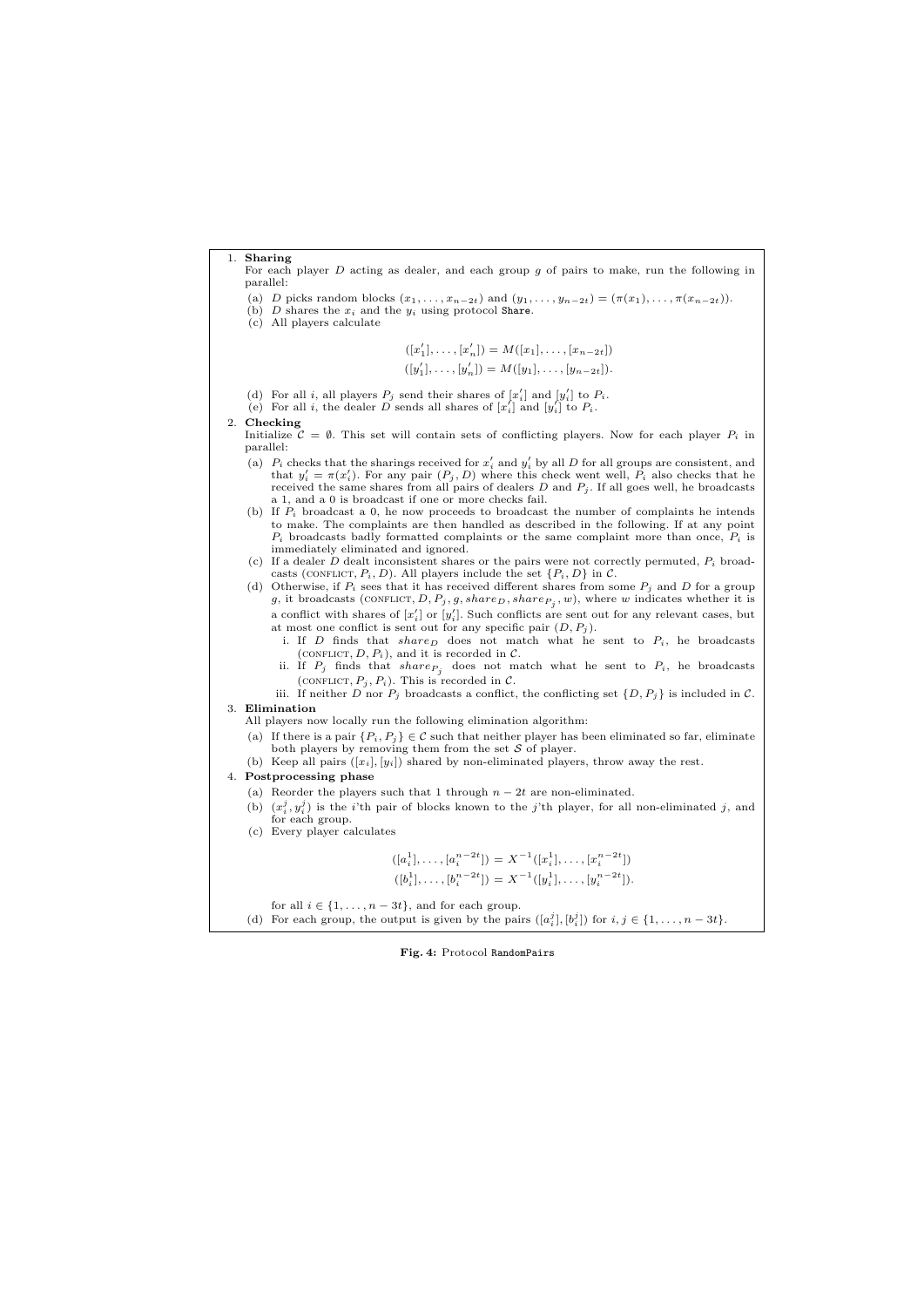at most t players, where  $n-3t = \Omega(n)$ . RandomPairs creates  $\Theta(n^2)$  permuted pairs at a time with a communication complexity of  $\mathcal{O}(n^3)$ , and a computational complexity of  $\mathcal{O}(n^3 \log n)$ . In both cases, we add  $\mathcal{O}(n^2)$  per complaint.

Proof. The proof is divided into three parts. The first two are correctness and simulation, and together they prove security in the UC model. The last part deals with the complexity.

Correctness: To show correctness, we must prove that all generated pairs are consistently shared and correctly permuted. Consider the set of players  $P$ . If we denote by  $\mathcal{P}'$  the subset of non-eliminated players, we know that by the end of the elimination step, only sharings coming from players in  $\mathcal{P}'$  will be used.

We know that for any dealer  $D \in \mathcal{P}'$ , there are no conflicts  $\{P_i, D\} \in \mathcal{C}$  for any  $P_i \in \mathcal{P}'$ . If there were such conflicts, they would have caused the elimination of either  $D$  or  $P_i$  in the elimination phase. This means that all honest players in  $\mathcal{P}'$  agree that the shares they have received from dealers  $D \in \mathcal{P}'$  are consistent and represent correctly permuted pairs, and furthermore these shares agree with all shares received from  $P_j \in \mathcal{P}'$ .

Now consider all non-eliminated honest players. We know that at least for every two players eliminated, one of the players must have been corrupted. Therefore, we have at least  $n - 2t$  honest players in  $\mathcal{P}'$ . Now select exactly  $n - 2t$  of those and form the set  $H$ . It can be seen then that

$$
([x'_i])_{P_i \in H} = M_H([x_i])_{1 \le i \le n-2t},
$$

where  $M_H$  is a matrix containing only the rows of  $M$  with indices corresponding to the players in  $H$ . Since  $M_H$  is a square submatrix of a hyperinvertible matrix, it must be invertible. This means that

$$
([x_i])_{1 \le i \le n-2t} = M_H^{-1}([x_i'])_{P_i \in H}.
$$

The calculations above also hold for the  $y_i$ . We know that all pairs  $(x'_i, y'_i)$ where  $P_i \in H$  are guaranteed to be consistently shared and correctly permuted. Applying the linear transformation  $M_H^{-1}$  preserves this property, and so we know that all of the original pairs  $(x_i, y_i)$  must be correct as long as the dealer is in  $\mathcal{P}'$ , but these are exactly the pairs we keep after the elimination phase.

Following the elimination phase, new pairs are created by applying yet another linear transformation. As before, linear transformations preserve the consistency of sharings and the property that pairs are correctly permuted, and thus correctness is ensured.

Simulation: To prove UC security, we must also show that we can construct a simulator S such that any environment  $\mathcal Z$  cannot distinguish between the real world where it communicates with the adversary  $A$  and the ideal world where it communicates with  $S$ . We do this by first proving perfect privacy (i.e. we prove that the adversary's view is independent of the secrets shared), and then we show how to use this and correctness to build a simulator.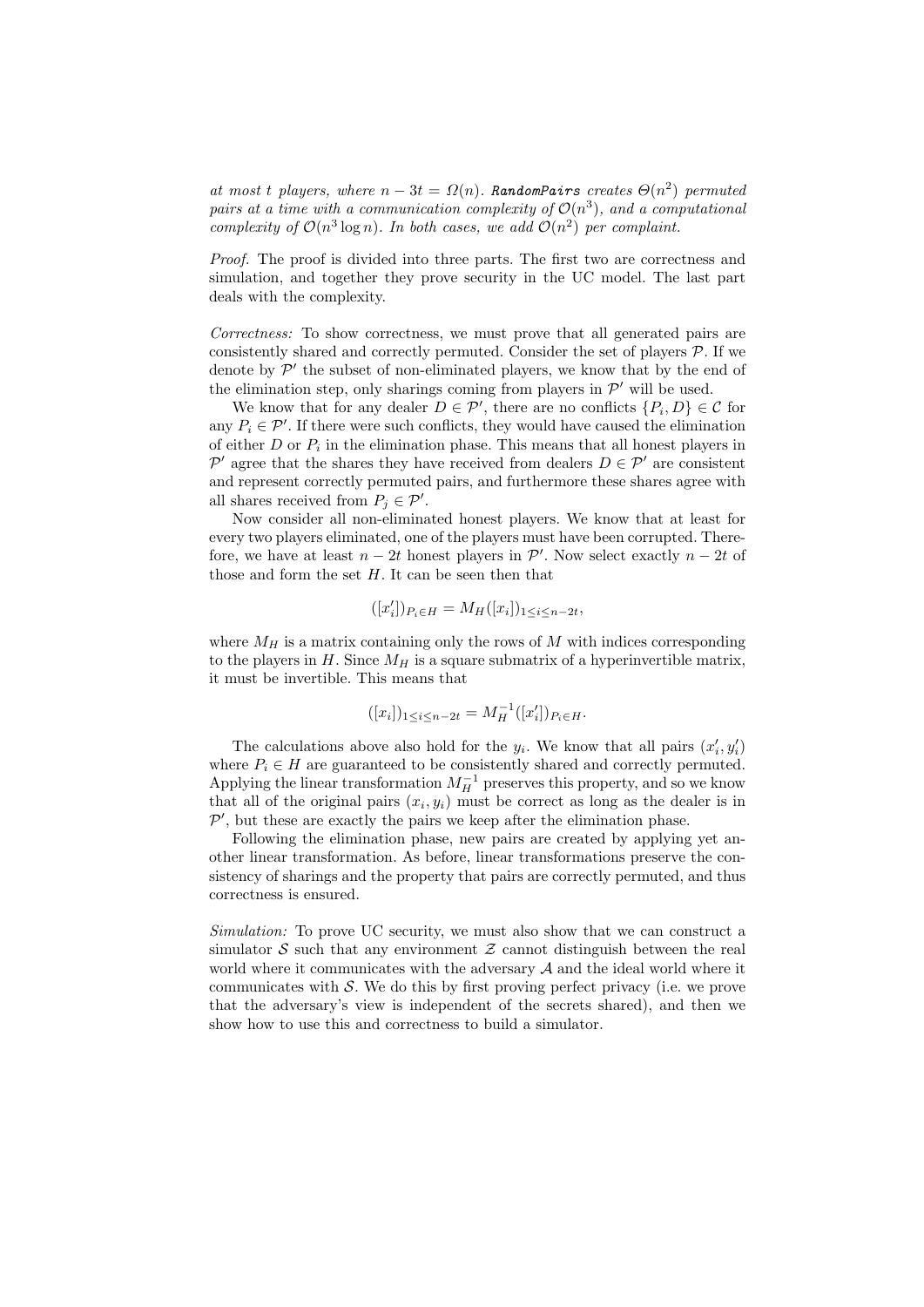For perfect privacy, all values seen by the adversary should be independent of the secret, which in this case is the set of output pairs. Throughout the protocol, A learns openings of sharings from honest players, and it knows its own sharings as well. It is these values that should be independent of the output. More specifically, we need only examine sharings by non-eliminated players, since the others are not used to create the output.

First, we prove that the sharings distributed by non-eliminated honest players are independent of the sharings opened towards A. For any honest dealer and any group, let  $I = \{1, \ldots, n-3t\}$  be the indices of the initial blocks and R those of the remaining blocks. Now choose a set  $C$  of size t that contains all indices of the corrupted players. The corrupted players now know openings of

$$
([x'_{i}])_{i \in C} = M_C^I([x_i])_{i \in I} + M_C^R([x_i])_{i \in R},
$$

where  $M_A^B$  means the matrix M restricted to rows in A and columns in B. A similar equation holds for the  $y_i'$ . Since  $|C| = |R|$ , there is exactly one choice of blocks in R that matches what the adversary can see for any set of blocks in I. In other words, the blocks opened to  $A$  are independent of the ones dealt by the honest dealers.

The final output blocks are created using the sharings from all non-eliminated servers, possibly including some corrupted servers. Therefore, we must also prove that the final outputs are independent of sharings from non-eliminated corrupt players. For the  $a_i^j$  and any group (the proof is the same for the  $b_i^j$ ), let  $I =$  $\{1, \ldots, n-3t\}$  be the set of the initial  $n-3t$  indices, R the subsequent t, and C a set of size  $t$  containing the indices of all non-eliminated corrupted players (fill the rest of  $C$  with other players if there are less than  $t$ ). The adversary knows  $x_i^j$  for all  $j \in R$ , so the sharings known to A are

$$
([x_i^j])_{j \in C} = X_C^I([a_i^j])_{j \in I} + X_C^R([a_i^j])_{j \in R},
$$

for all *i*. Since  $|C| = |R|$ , and since X is hyperinvertible,  $X_C^R$  is invertible. Therefore, for any set of blocks known to the adversary, there is exactly one choice of blocks  $[a_i^j]_{j \in R}$  not output for any set of output blocks. In other words, the blocks dealt by  $A$  are independent of the output blocks. This concludes our proof of privacy.

We can now show how to construct a simulator  $S$ . It simply runs dummy versions of the honest players and lets the execute the protocol with  $A$ . We know that any values seen by  $A$  during the protocol are independent of the actual secrets shared, so the values generated by  $\mathcal S$  towards  $\mathcal A$  must be correctly distributed. When the protocol is done, the shares for corrupted players generated by the simulated run is fed into  $\mathcal{F}_{pairs}$ . The functionality now chooses the output sharing so to match these values, i.e. the honest players obtain shares that are consistent with a set of correctly distributed secrets and with the shares held by the adversary. By correctness of the protocol, this matches exactly the distribution of the output of a real protocol run.

The very last part of the proof is to deal with adaptive corruptions. First of all, if an honest player is corrupted during the protocol run but before we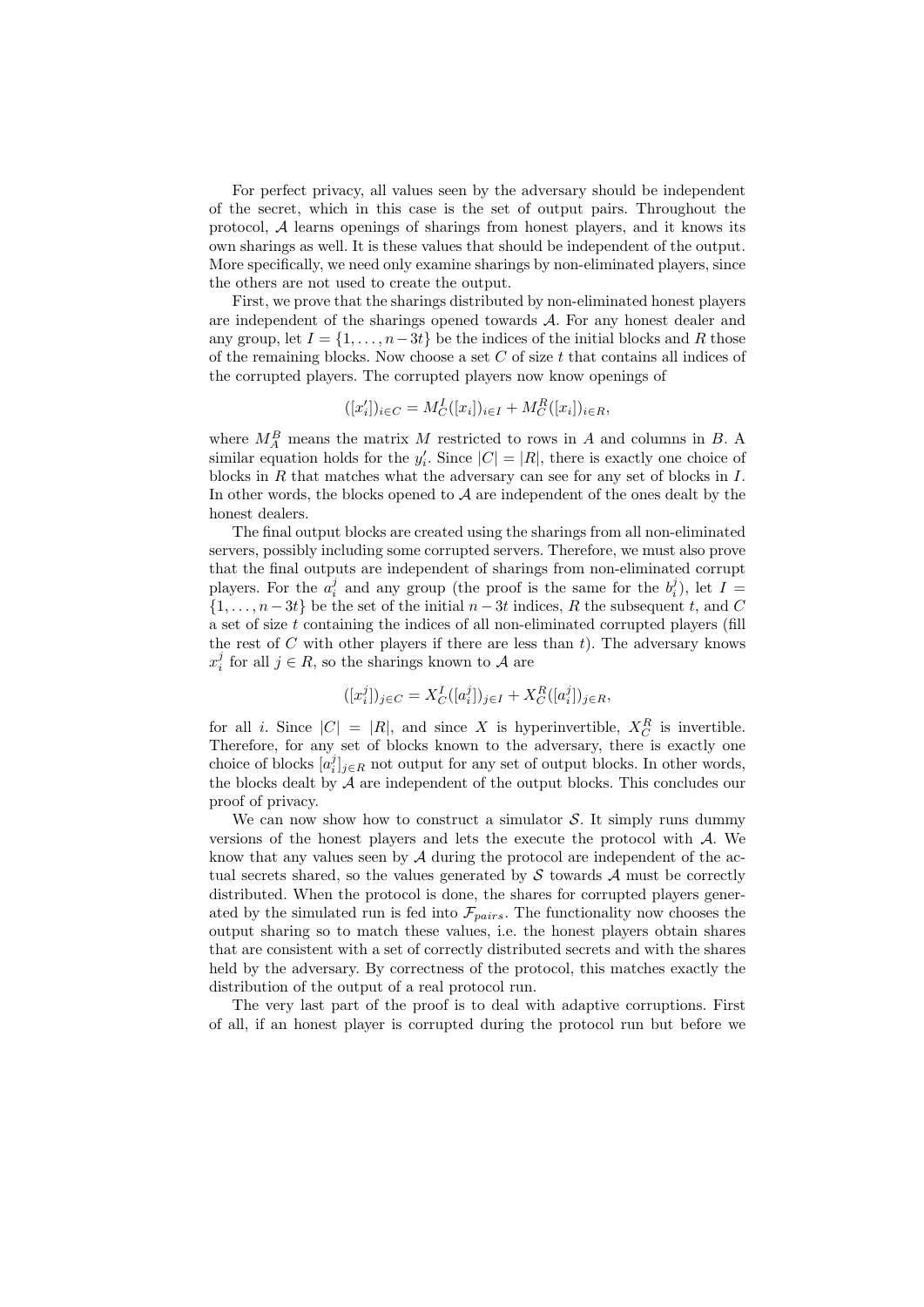receive outputs from  $\mathcal{F}_{pairs}$ , we may simply open up one of the dummy parties to the adversary and continue from there. The only difficult part is if a server is corrupted after the output sharings have been chosen, because in that case the view of a dummy party does not match the output sharings. To adjust the view of a dummy party to the actual output shares of  $\mathcal{F}_{pairs}$ , we examine how these shares are constructed. We start by adjusting the shares of the  $[a_i^j]$  for  $j \in I$  (all of the following works in the same way for the  $b_i^j$ ). The adversary knows the full sharings of

$$
([x_i^j])_{j \in C} = X_C^I([a_i^j])_{j \in I} + X_C^R([a_i^j])_{j \in R},
$$

so for those we simply pick the correct shares of  $[a_i^j]$  for  $j \in R$  to match the adjusted shares for  $j \in I$ . Now calculate  $([x_i^j])_j = X([a_i^j])_j$  to find the remaining shares owned by the newly corrupted player. This of course means that the other dummy parties have to adjust their sharings from this point. The last problem is  $x_i^j$  created by this player. We can easily adjust its sharing of those values to match what we need, but it also needs to match the values opened to the adversary during the sharing of them. Luckily, we already know that this is simply a matter of adjusting the randomness used in the sharing.

Complexity: We now examine the complexity of the protocol. Going through each step of the protocol and remembering that every server is a dealer, we see that each step has a maximum communication complexity of  $\mathcal{O}(n^3)$ . Clearly this is also the total communication complexity. The computational complexity is  $\mathcal{O}(n^3 \log n)$  plus the cost of each complaint, since in the slowest step, every server must check the consistency of  $\Theta(n)$  sharings by interpolation, which can be done by using  $\mathcal{O}(n \log n)$  FFT. Every complaint adds  $\mathcal{O}(n^2)$  to both complexities for the broadcast.

Permuting Elements within Blocks The next subprotocol PermuteWithinBlocks, and it is shown in Figure 5 takes as input the shares of blocks  $([x_1], \ldots, [x_n])$ , a vector of random pairs  $((s_1), [\pi(s_1)]), \ldots, (s_n), [\pi(s_n)]$ ), and the permutation  $\pi$ . It outputs shares of new sharings  $([\pi(x_1)], \ldots, [\pi(x_n)])$ . For this protocol, we prove correctness and privacy here, and use these properties in the simulation proof for the main protocol.

4. Server j locally computes  $\pi(x_i)$  for all i.

5. Server *i* uses protocol Permuted to share  $[\pi(x_i + s_i)]$  for all *i*, proving in the process that it has been consistently shared and permuted. If Permuted outputs FAIL, return to step 3 (see description of Permuted in the text).

6. The players locally compute  $[\pi(x_i)] = [\pi(x_i + s_i)] - [\pi(s_i)], \quad 1 \leq i \leq n.$ 

#### Fig. 5: Protocol PermuteWithinBlocks

<sup>1.</sup> For every  $n$  input blocks, we do the following.

The servers locally compute  $[x_i + s_i] = [x_i] + [s_i], \quad 1 \leq i \leq n.$ 

<sup>3.</sup> The servers select the non-eliminated server  $j$  that has least recently been chosen in this way and invoke Reco to reconstruct the  $[x_i + s_i]$  to j.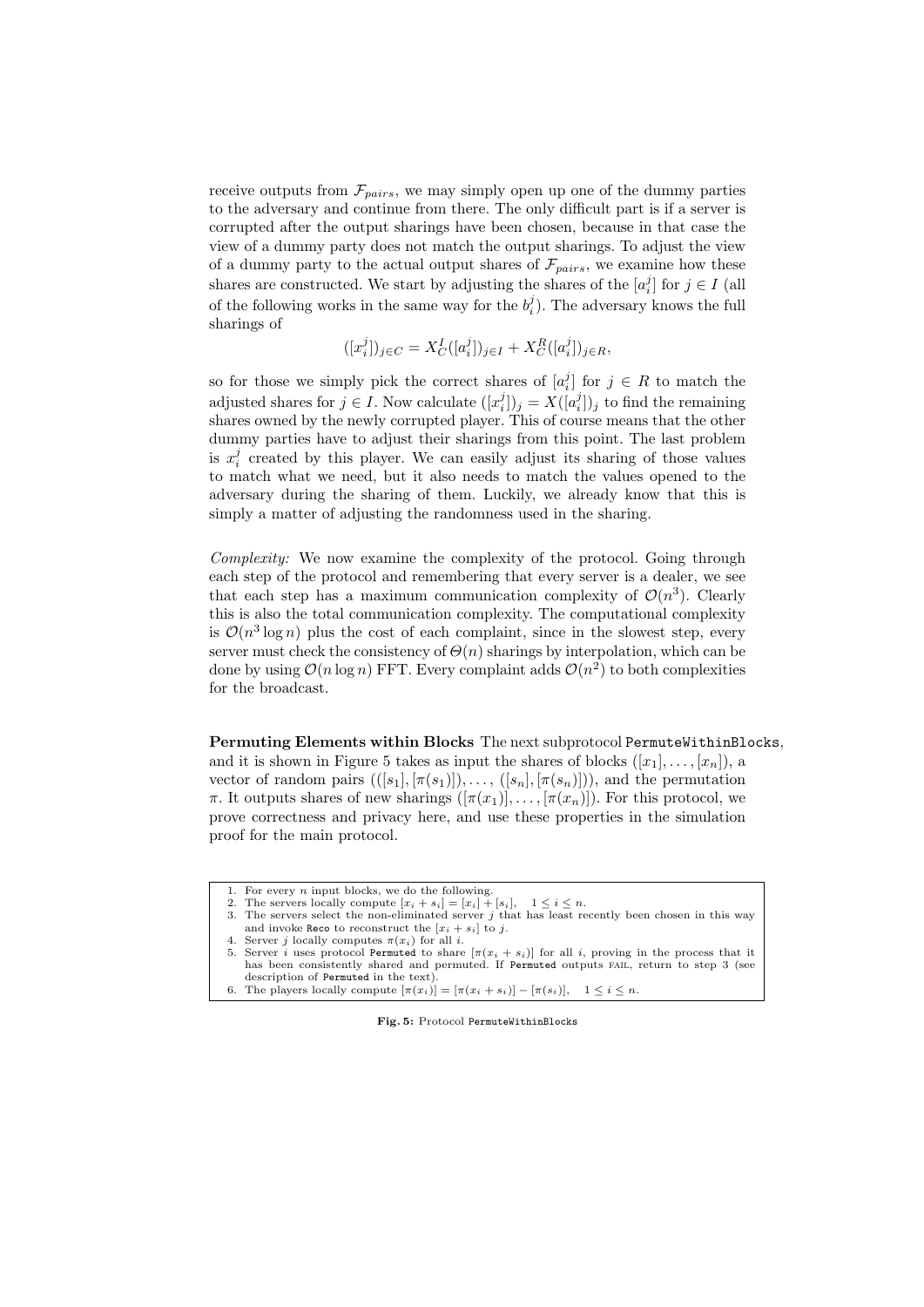Note that we only run the protocol for  $n$  blocks at a time to limit the cost of Permuted failing. For efficiency, we must work on at least  $n$  blocks at a time, so this is the natural choice. The protocol Permuted that was mentioned above is an adaptation of RandomPairs: there is only one dealer, server  $j$ . Rather than sharing both the  $x_i$ 's and  $\pi(x_i)$ 's, the server shares only  $\pi(x_i)$ , since servers already have shares of the  $x_i$ 's in question. However some extra random  $x_i$ 's are added to ensure privacy (recall that RandomPairs requires extra random blocks that will not be output). Otherwise, we do exactly the same as in RandomPairs but if FAIL if server  $j$  is eliminated we stop immediately and output fail. The postprocessing phase is omitted, since there is only a single dealer who is allowed to know the (masked) secret.

It is perfectly private and correct by for the same reason that PermutedPairs is. As for the complexities, we consider permuting  $\beta$  groups of  $\Theta(n)$  blocks (i.e. we permute  $\Theta(\beta n)$  blocks). Ignoring broadcasts for a moment, we see that communication is at its most expensive when initially sharing, which costs  $\mathcal{O}(\beta n^2)$ . The most expensive computational step is still checking, which costs  $\mathcal{O}(\beta n^2 \log n)$ . For both computation and communication, we need to add  $\mathcal{O}(n^3)$  in broadcast costs in both cases (regardless of the number of groups) and a further  $\mathcal{O}(n^2)$  per complaint.

For the protocol PermuteWithinBlocks, it is clear that we still have privacy, since random blocks are added before opening. Correctness is trivial from the construction. As for the complexities, the most expensive step is Permuted. So both computational and communication complexities are as above, with the exception that the cost is multiplied by the number of times we fail and have to rerun Permuted. Since each failure results in at least one corrupt player being eliminated, the worst case is having to rerun  $t$  times.

#### 5.2 Multiplications

As explained earlier, our circuit consists of only addition, multiplication and hgates, where  $H(x, y, c) = (cx + (1 - c)y, cy + (1 - c)x)$ . Since addition is trivially done by local computation, it is sufficient to explain how to handle multiplications. In order to do this, we need the protocol RobustReshare; as mentioned above it coverts a vector of blocks from being shared with degree  $d_1$  to shares with degree  $d_2$ . In a nutshell, it publicly reconstructs the values and then reshares them. Assume that we are given shared blocks  $[x]_d$ ,  $[y]_d$  with degree d and sharings  $[r]_d$ ,  $[r]_{2d}$  of the same r but with degree d and 2d. The protocol Multiply then works as shown in Figure 6.

1. For every pair of blocks x, y to multiply, we assume sharings  $[r]_d$ ,  $[r]_{2d}$  are available. The servers locally compute  $[xy + r]_{2d} = [x]_d[y]_d + [r]_{2d}$ .

- 2. RobustReshare is run to obtain  $[xy + r]_d$  for all x, y.
- 3. For every x, y the servers locally compute  $[xy]_d = [xy + r]_d [r]_d$ .

Fig. 6: Protocol Multiply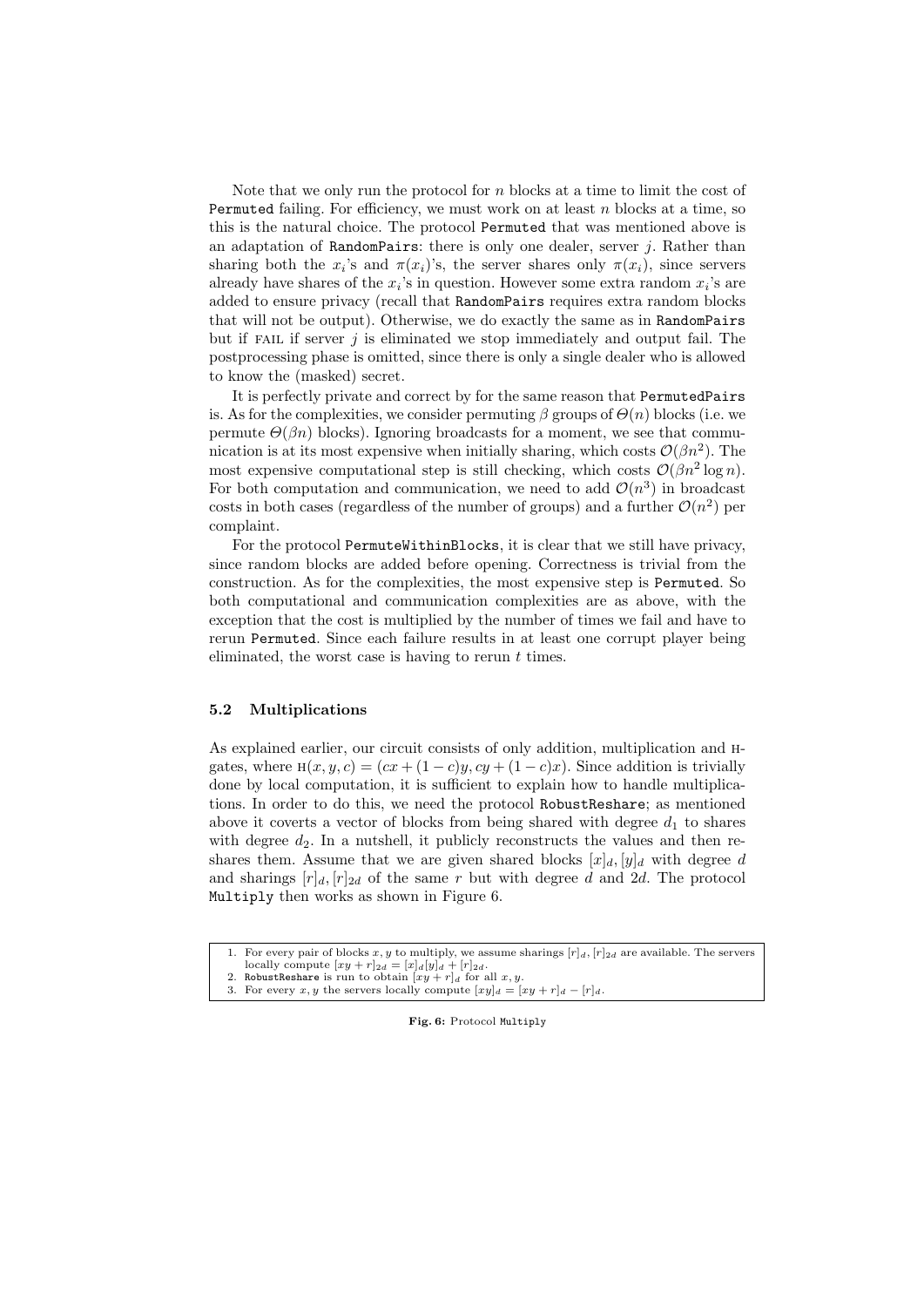The pairs  $[r]_d$ ,  $[r]_{2d}$  we need can be generated using RanDouSha mentioned above. Correctness follows from correctness of RobustReshare. Privacy follows from privacy of RanDouSha since we can then assume the  $r$  is uniformly random from the adversary's point of view. The complexity is clearly dominated by RobustReshare whose complexity was covered earlier.

### 6 The Main Protocol

The final protocol is described in Figure 8, while the functionality realized is in Figure 7. This leads to:

1. The input clients send their inputs  $(x_1, \ldots, x_r)$  to  $\mathcal{F}_C$ . 2.  $F_C$  distributes  $(y_1, \ldots, y_t) = \overline{C}(x_1, \ldots, x_r)$  to the intended output clients.

Fig. 7: The functionality  $\mathcal{F}_C$  for the circuit  $C$ 

| <b>Preprocessing:</b> Transform $C$ into $C'$ .                                                                               |
|-------------------------------------------------------------------------------------------------------------------------------|
| <b>Step 0:</b> Input clients invoke the functionality $\mathcal{F}_{RobustShare}$ to share their inputs to the servers.       |
| The servers invoke $\mathcal{F}_{pairs}$ and $\mathcal{F}_{double}$ to create a set $P_i$ of pairs and a set $DS_i$ of double |
| sharings for every layer $1 \leq i \leq d$ of C', where $d = \text{depth}(C')$ .                                              |
| <b>Step i:</b> For $1 \leq i \leq d$ , we have from the previous layers the set $I_i$ of inputs for this layer as well as     |
| pairs and double sharings $P_i$ and $DS_i$ for this layer. Layer i is evaluated on $I_i$ by the servers                       |
| through local computations and a constant number of calls to Multiply.                                                        |
| The outputs of the layer may need to be permuted. If the blocks are to be permuted, they are                                  |
| permuted by local computation. If the elements within the blocks need to be permuted, the                                     |
| servers invoke PermuteWithinBlocks on the blocks in question.                                                                 |
| <b>Step</b> $d+1$ : The servers open sharings to the relevant output clients using Reco.                                      |

Fig. 8: Protocol EvalCircuit

**Theorem 1.** There exists  $0 < \delta < 1/3$  such that given n servers and an arithmetic circuit C that is at least  $\Omega(n)$  gates wide, the protocol EvalCircuit realizes  $\mathcal{F}_C$  with perfect security in the UC model against an active and adaptive adversary corrupting up to  $t < \delta n$  servers.

The total communication complexity is

 $\mathcal{O}(\log n \log |C| \cdot |C|) + \text{poly}(n, \log |C|) \cdot \text{depth}(C)^2,$ 

while the total computational complexity is

 $\mathcal{O}(\log^2 n \log |C| \cdot |C|) + \text{poly}(n, \log |C|) \cdot \text{depth}(C)^2$ .

The actual threshold in Theorem 1 is quite far from the optimal  $n/3$  bound. To improve on this, we may use the player virtualization technique by Bracha [6] in the same way it was used in [13], to which we refer for the details of the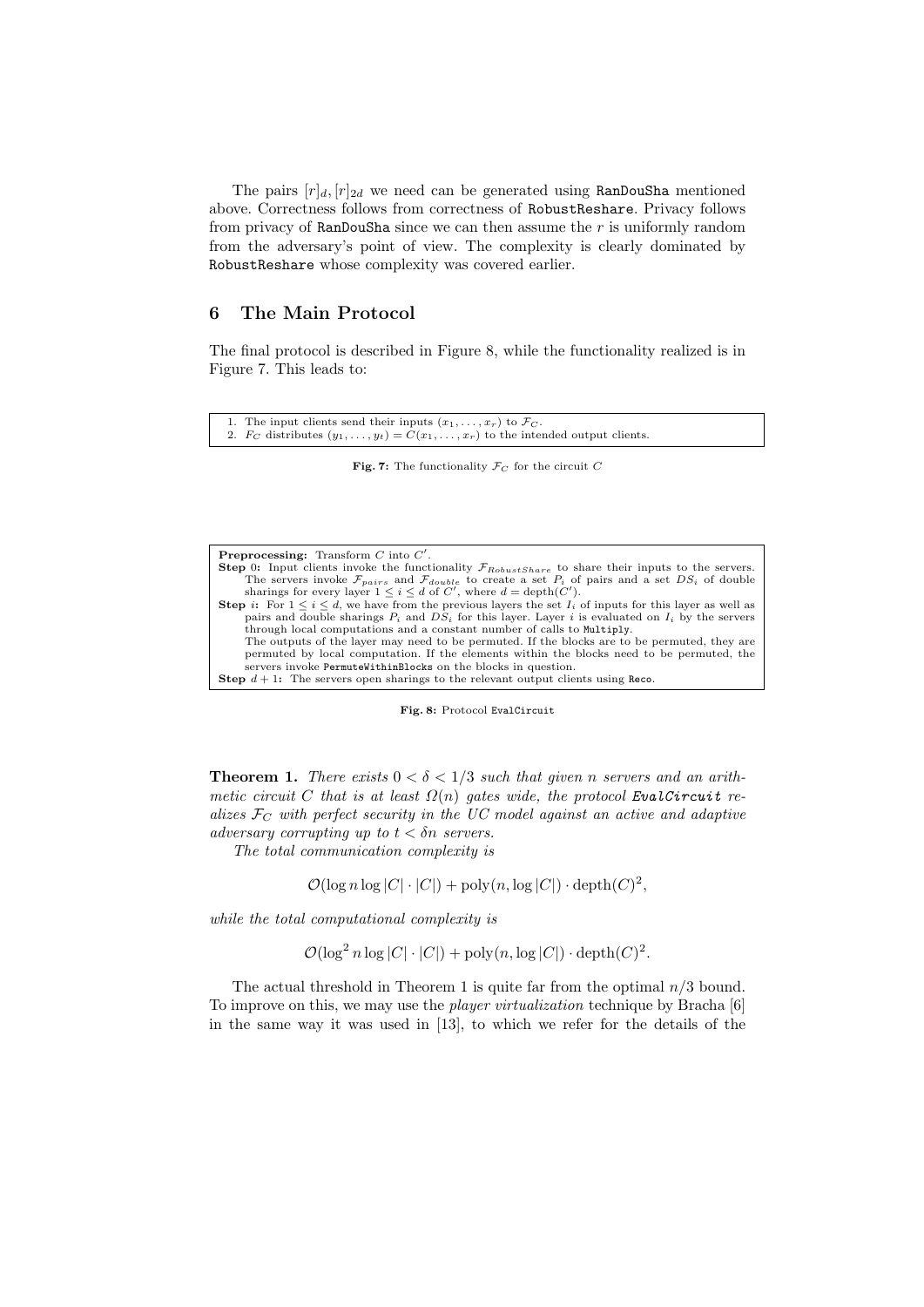construction. The basic idea is to construct virtual servers that run our protocol. To simulate each virtual server, a subset of the servers run a less efficient protocol, the inner protocol, that has a high threshold.

The difference from [13] is that here we are interested in perfect security. Therefore we need an inner protocol that also has perfect security. To this end, we can employ the BGW protocol [3]. Since it has threshold  $n/3$ , the construction from [13] gives us a threshold of  $n/3 - \varepsilon$  for sufficiently large n, where  $\varepsilon > 0$  may be chosen arbitrarily.

The construction increases both the computational and communication complexities to be the sum of the previous computational and communication complexities. Therefore, the new bound for both will be the old computational bound.

Because of space limitations, the proof of Theorem 1 on the previous page is given in the full version (on ePrint) [12].

In the full version we also prove Corollary 1, which is a reduction in the complexity in some cases, namely when the depth is large and when  $X$  (the maximal number of connections from one layer to others) is large.

Corollary 1. With the modification of the full version, the complexities of Theorem 1 can be altered to

 $\mathcal{O}(\log \mathrm{depth}(C) \log n \log |C| \cdot |C|) + \mathrm{poly}(n, \log |C|) \cdot \mathrm{depth}(C) \log \mathrm{depth}(C)$ 

for communication and

 $\mathcal{O}(\log \operatorname{depth}(C) \log^2 n \log |C| \cdot |C|) + \operatorname{poly}(n, \log |C|) \cdot \operatorname{depth}(C) \log \operatorname{depth}(C)$ 

for computation.

# 7 Application to Two-Party Cryptography

In this section we sketch the application of our main result to reducing the computational overhead of zero-knowledge proofs and secure two-party computation.

In [20] it is shown how to obtain a zero-knowledge proof for the satisfiability of a circuit C from any MPC protocol for n servers in which one client ("the prover") has an input w and another client ("the verifier") should output  $C'(w)$ , where  $C'$  is a constant-depth circuit of roughly the same size as  $C$  which is easily determined by C. If the MPC protocol is adaptively secure against an active adversary who corrupts the prover and a constant fraction of the servers, the resulting zero-knowledge protocol will have soundness error of  $2^{-\Omega(n)}$  plus the correctness error of the MPC protocol. The simulation error corresponds to that of the MPC protocol. The efficiency of the zero-knowledge protocol is essentially the same as that of the MPC protocol, excluding the cost of  $n$  commitments to strings whose total size is roughly the communication complexity of the MPC protocol.

The above transformation was combined with the MPC techniques from [11, 9] to yield zero-knowledge proofs with a constant communication overhead. However, to guarantee soundness error of  $2^{-k}$ , the *computational overhead* of this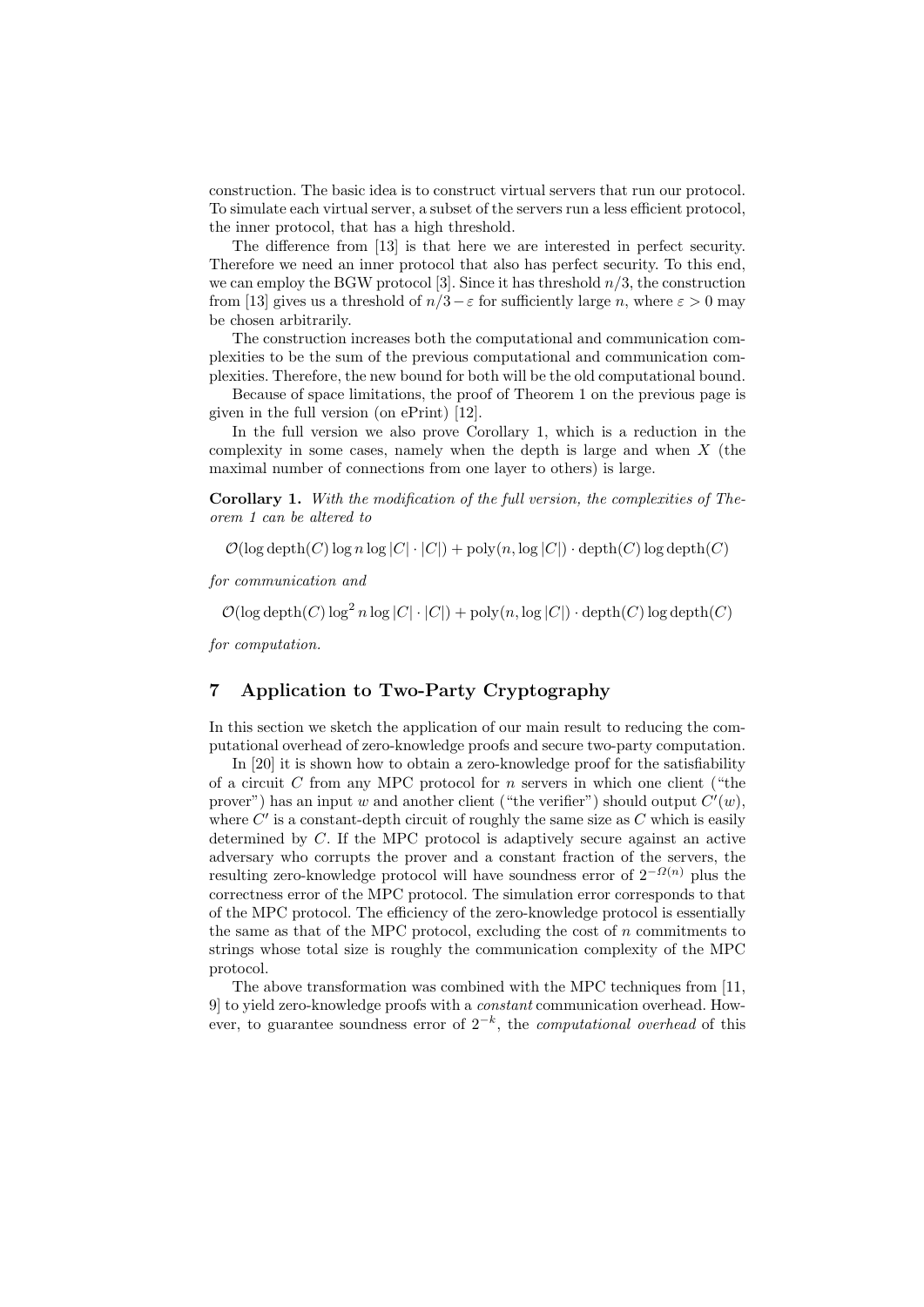protocol must be  $\Omega(k)$ , even if ideal commitments are used. Plugging in our main result, we obtain a perfect zero-knowledge protocol in the commitmenthybrid model (i.e., using ideal commitments) in which both the communication and computation overhead are polylogarithmic in  $k$ . As a side benefit, the perfect security of our protocol allows for a simpler and more round-efficient transformation into a zero-knowledge proof protocol (see [20], Section 4).

To implement the commitment-hybrid model, we can use the constant overhead constructions from [21] or the polylog-overhead constructions from [1]. The latter have the advantage of relying on fairly standard cryptographic assumptions, related to the intractability of decoding random linear codes or learning with errors.

We note that in the case of zero-knowledge *arguments* (with computational soundness), it is possible to combine the PCP-based approach of [23, 25] for efficient arguments with state of the art PCP constructions [4] and efficient lattice-based constructions of collision-resistant hash functions [26, 24] to get alternative constructions with polylogarithmic computational overhead. However, other than offering only computational soundness, the resulting protocol requires stronger assumptions, inherits the complex and seemingly impractical nature of current PCP constructions, and does not allow to eliminate the need for cryptography using preprocessing.

We finally note that similar results can be obtained in the more general context of secure two-party computation. One approach to obtain these results is to apply the GMW-compiler [17], with the efficient zero-knowledge proofs described above, to a constant-overhead protocol for the semi-honest model from [21]. The latter protocol relies on the existence of a pseudorandom generator stretching  $n$ bits to  $n^2$  bits in which each bit of the output depends on just a constant number of input bits — a plausible but nonstandard assumption. Another approach, which can offers *unconditional* security in the OT-hybrid model, is to instantiate the protocol compiler from [22] with our main protocol as the "outer protocol".

## 8 On the Relevance of Gentry's Scheme

The recent breakthrough of Gentry [16], suggesting the first plausible candidate for a fully homomorphic encryption scheme, has a great impact on the theoretical efficiency of MPC. By distributing the key generation and decryption of Gentry's scheme between the  $n$  players, it is possible to obtain general constant-round MPC protocols whose communication complexity only depends on  $n$  and the length of the inputs and outputs of  $C$  rather than the size of  $C$ . We note, however, that this protocol can only provide *computational* security (under a non-standard assumption) and, perhaps more importantly, its computational overhead involves a large polynomial in the security parameter. The high computational cost seems to make Gentry's scheme, in its current form, too inefficient for practical purposes. Finally, for circuits whose output length is not much smaller than their size (as in the case of performing a large number of simple computations), even the communication overhead of this protocol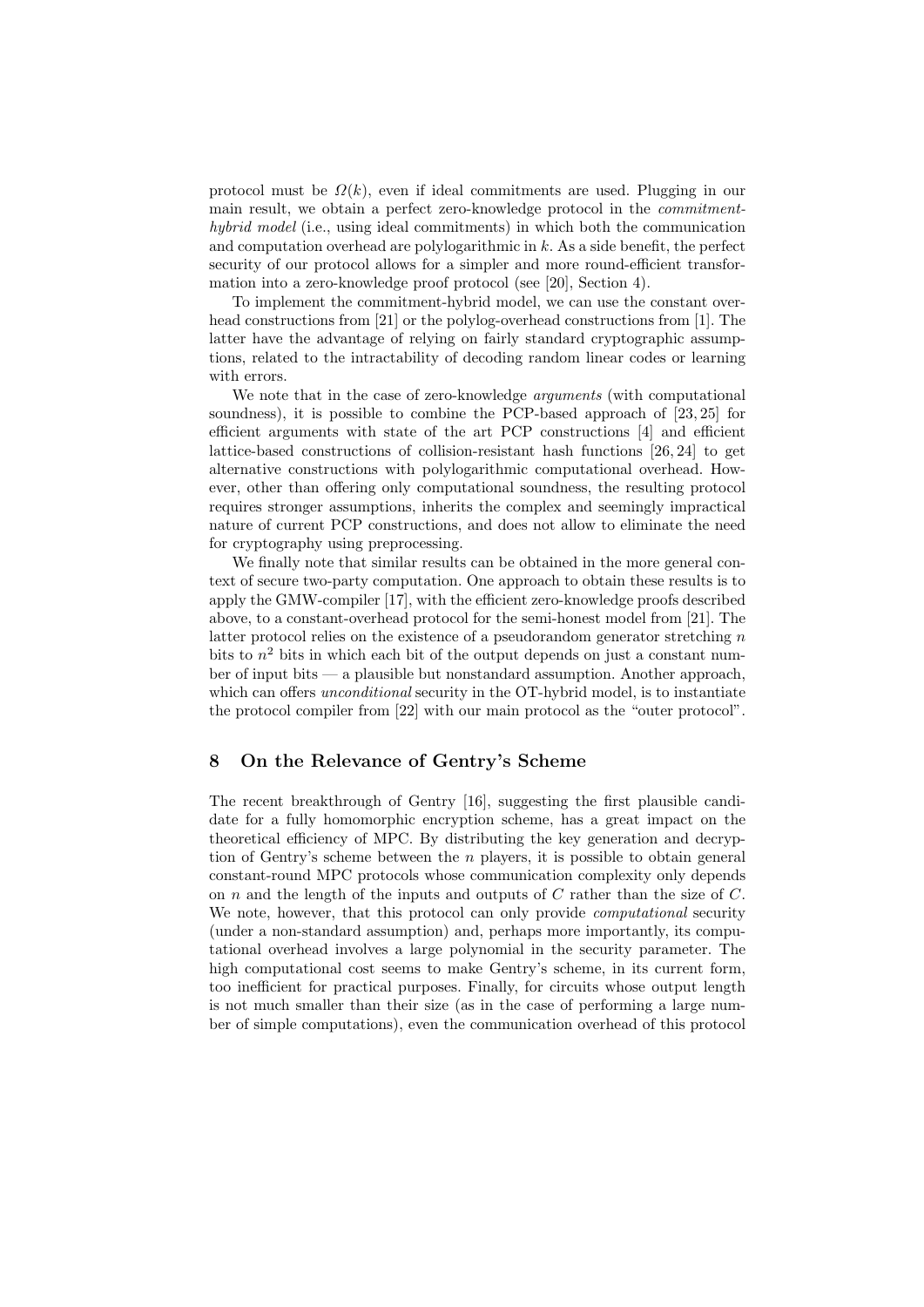becomes a large polynomial in  $k$  and  $n$ . In contrast, our protocol has the same overhead even in this case. In light of the above, it seems fair to conclude that Gentry's result has limited relevance to the results of the present work from both a theoretical and from a practical point of view.

#### References

- 1. Benny Applebaum, David Cash, Chris Peikert, and Amit Sahai. Fast cryptographic primitives and circular-secure encryption based on hard learning problems. In CRYPTO '09: Proceedings of the 29th Annual International Cryptology Conference on Advances in Cryptology, pages 595–618, Berlin, Heidelberg, 2009. Springer-Verlag.
- 2. Zuzana Beerliová-Trubíniová and Martin Hirt. Perfectly-secure MPC with linear communication complexity. In Ran Canetti, editor, TCC, volume 4948 of Lecture Notes in Computer Science, pages 213–230. Springer, 2008.
- 3. Michael Ben-Or, Shafi Goldwasser, and Avi Wigderson. Completeness theorems for non-cryptographic fault-tolerant distributed computation (extended abstract). In STOC, pages 1–10. ACM, 1988.
- 4. Eli Ben-Sasson, Oded Goldreich, Prahladh Harsha, Madhu Sudan, and Salil P. Vadhan. Short pcps verifiable in polylogarithmic time. In IEEE Conference on Computational Complexity, pages 120–134. IEEE Computer Society, 2005.
- 5. V.E. Benes. Optimal rearrangable multistage connecting networks. The Bell System Technical Journal, 43:1641–1656, 1964.
- 6. Gabriel Bracha. An O(log n) expected rounds randomized byzantine generals protocol. J. ACM, 34(4):910–920, 1987.
- 7. R. Canetti. Universally composable security: A new paradigm for cryptographic protocols. In FOCS '01: Proceedings of the 42nd IEEE symposium on Foundations of Computer Science, pages 136–145, Washington, DC, USA, 2001. IEEE Computer Society.
- 8. David Chaum, Claude Crépeau, and Ivan Damgard. Multiparty unconditionally secure protocols. In *STOC* '88: Proceedings of the twentieth annual ACM symposium on Theory of computing, pages 11–19, New York, NY, USA, 1988. ACM.
- 9. Hao Chen and Ronald Cramer. Algebraic geometric secret sharing schemes and secure multi-party computations over small fields. In Cynthia Dwork, editor, CRYPTO, volume 4117 of Lecture Notes in Computer Science, pages 521–536. Springer, 2006.
- 10. Ronald Cramer, Ivan Damgård, and Jesper Buus Nielsen. Multiparty computation from threshold homomorphic encryption. In EUROCRYPT '01: Proceedings of the International Conference on the Theory and Application of Cryptographic Techniques, pages 280–299, London, UK, 2001. Springer-Verlag.
- 11. Ivan Damgård and Yuval Ishai. Scalable secure multiparty computation. In Cynthia Dwork, editor, CRYPTO, volume 4117 of Lecture Notes in Computer Science, pages 501–520. Springer, 2006.
- 12. Ivan Damgård, Yuval Ishai, and Mikkel Krøigaard. Perfectly secure multiparty computation and the computational overhead of cryptography. Cryptology ePrint archive, report 2010/131, 2010. http://eprint.iacr.org/.
- 13. Ivan Damgård, Yuval Ishai, Mikkel Krøigaard, Jesper Buus Nielsen, and Adam Smith. Scalable multiparty computation with nearly optimal work and resilience. In CRYPTO 2008: Proceedings of the 28th Annual conference on Cryptology, pages 241–261, Berlin, Heidelberg, 2008. Springer-Verlag.